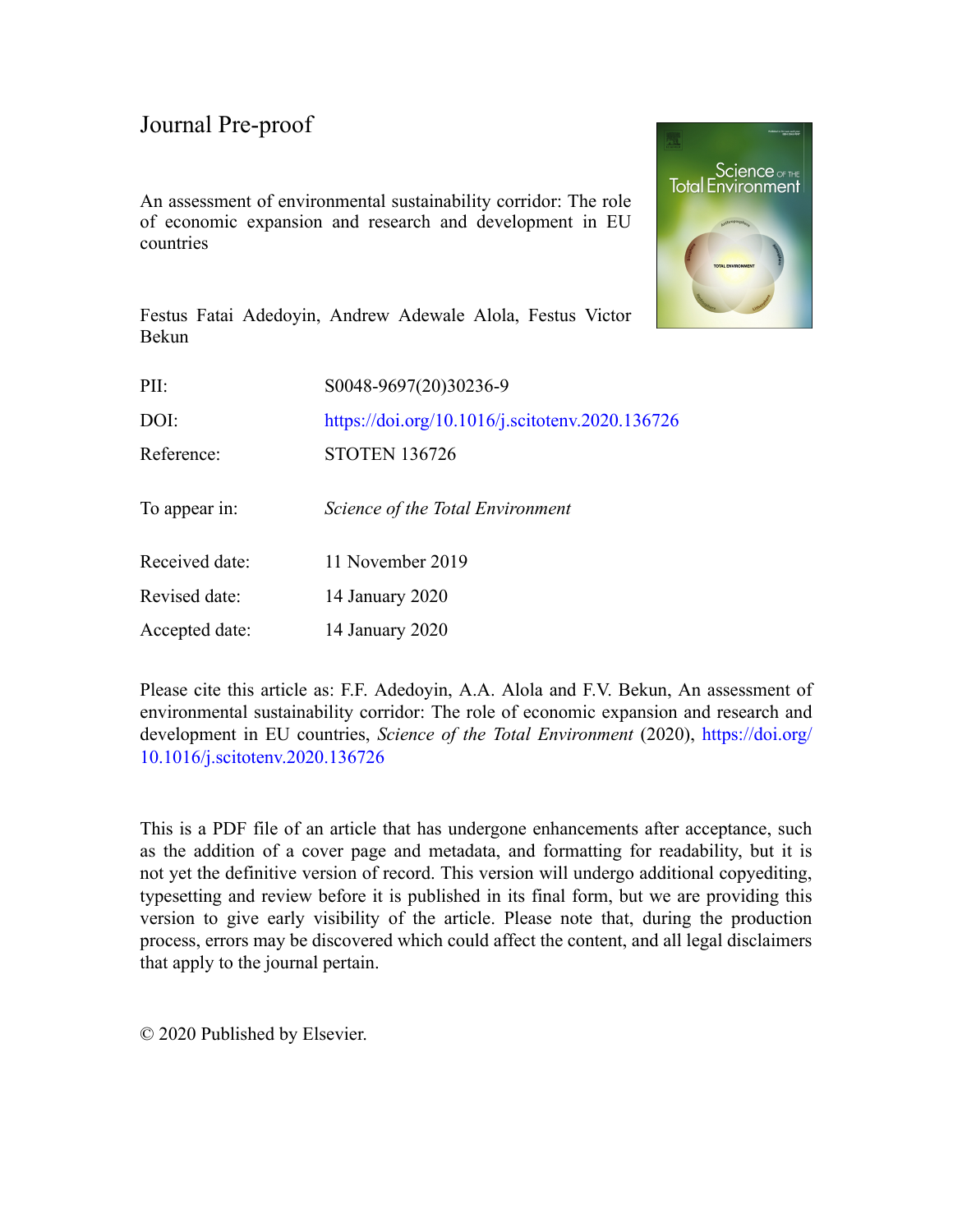# **An Assessment of Environmental Sustainability Corridor: The Role of Economic Expansion and Research and Development in EU Countries**

Festus Fatai Adedoyin<sup>a</sup> <sup>a</sup>Department of Accounting, Economics and Finance, Bournemouth University, United Kingdom Email: fadedoyin@bournemouth.ac.uk

Andrew Adewale Alolab b, c <sup>b</sup>Faculty of Economics Administrative and Social sciences, Istanbul Gelisim University, Istanbul, Turkey. <sup>c</sup>Department of Financial Technologies, South Ural State University, Chelyabinsk, Russia E-mail: aadewale@gelisim.edu.tr

Festus Victor Bekun b,d

Faculty of Economics Administrative and Social scince Istanbul Gelisim University, Istanbul, Turkey.<br>
"Department of Financial Technologies,<br>
South Ural State University, Chelyabinsk, Russi<br>
E-mail: aadewale@gelisim.edu.t <sup>b</sup>Faculty of Economics Administrative and Social sciences, Istanbul Gelisim University, Istanbul, Turkey <sup>d</sup>Department of Accounting, Analysis and Audit School of Economics and Management South Ural State University, 76, Lenin Aven., Chelyabinsk, Russia 454080. E-mail: fbekun@gelisim.edu.tr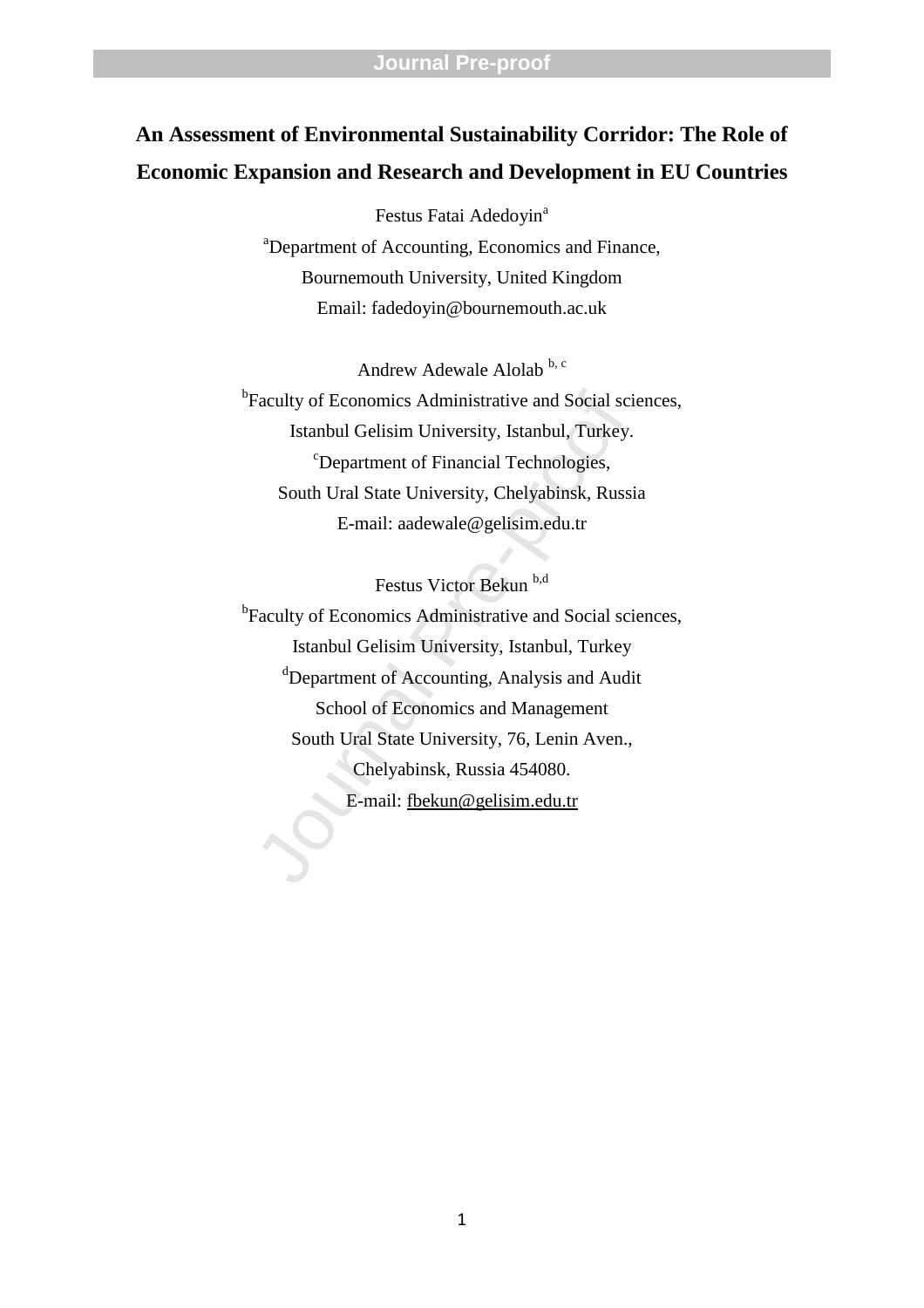#### **Abstract**

dditional variable, and measures impact of each<br>al evidence is based on a balanced panel data betweeted EU-16 countries. The Pedroni, Johansen Mu<br>egration between ecological footprint, economic<br>miditure, renewable, and non Given that the European Union -28 countries proposed a target of 3% of the Gross Domestic Product on research and development (R&D) expenditure by 2020, the current study attempts to examine the role of R&D on environmental sustainability. In addition, the study further investigates the long-run and causal interaction between, renewable energy consumption, nonrenewable energy consumption, and economic growth in a n ecological footprint -income function. Notably, the study incorporates research and development (R&D) expenditure to the model as an additional variable, and measures impact of each variable on ecological footprint. Empirical evidence is based on a balanced panel data between annual periods of 199 7 –2014 for selected EU -16 countries. The Pedroni, Johansen Multivariate and Kao tests all reveal a cointegration between ecological footprint, economic growth, research and development expenditure, renewable, and nonrenewable energy consumption. The Fully Modified and Dynamic Ordinary Least Squares model s (FMOLS and DOLS) both suggest a negative significant relationship between the countries' research and development expenditure and ecological footprint in the long -run. This implies that spending on R&D significantly impacts on environmental sustainability of the panel countries. Our study affirms that nonrenewable energy consumption and economic growth increase carbon emission flaring while renewable energy consumption declines ecological footprint. The panel causality analysis reveals a feedback mechanism between ecological footprint, R&D expenditure, renewable, and nonrenewable energy consumption. We further observed a oneway causality between ecological footprint and economic growth. The current further validates that the Environmental Kuznet Curve Hypothesis (EKC) holds for this panel of EU countries examined. Effective policy implications could be drawn toward modern and environmentally friendly energy sources, especially in attaining the Sustainable Development Goals via spending on R&D .

Keywords: Economic growth; non-renewable energy consumption; panel econometrics; renewable energy consumption; research and development; EU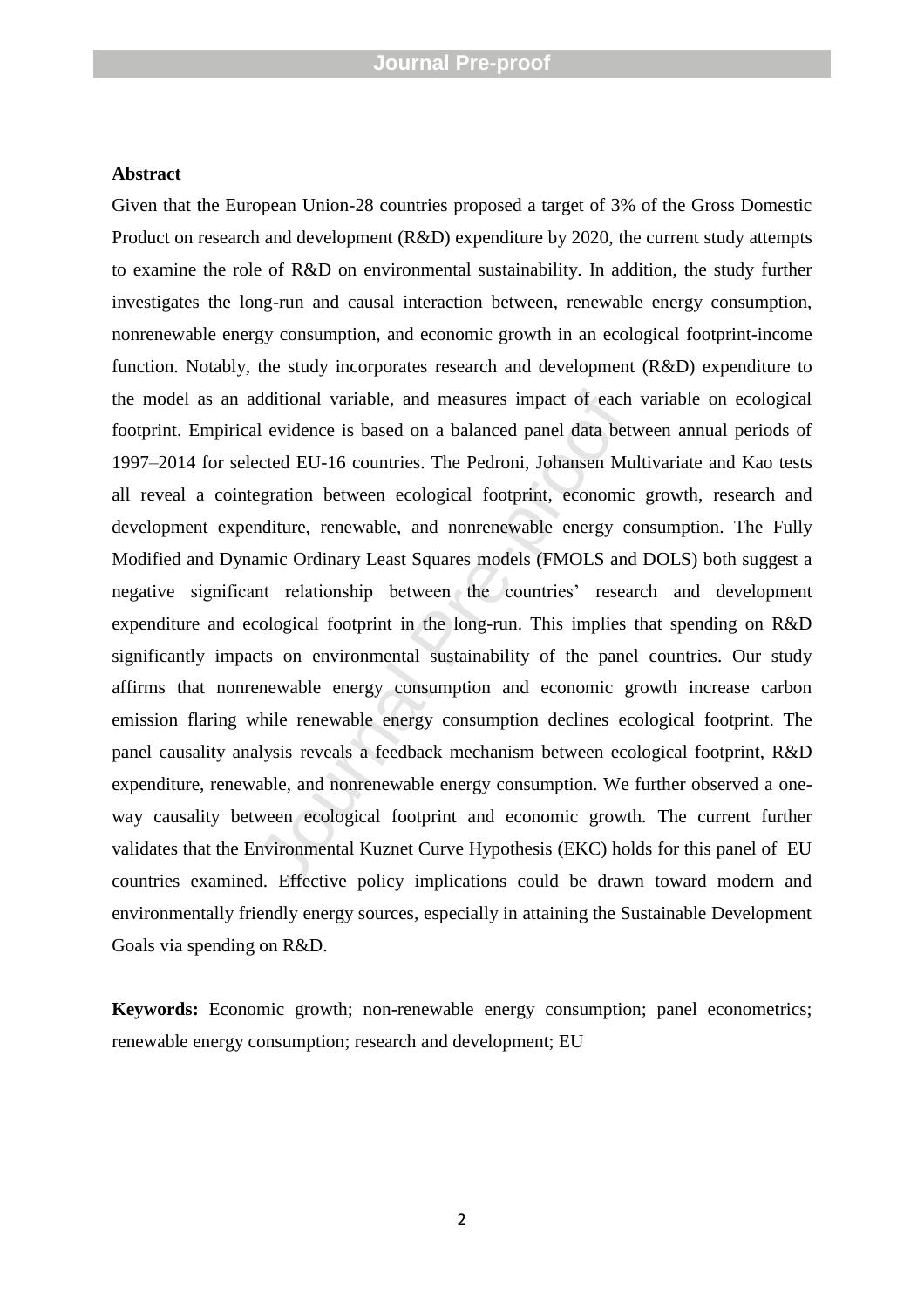#### **1. Introduction**

Consumption of energy has become increasingly beneficial in the advancement of many economies in the  $21<sup>st</sup>$  century. Global dependence on the energy sector as a driver in the development processes has led to an increased level of the world's demand for energy (Ozcan and Ozturk, 2019) . Among other factors, rise in energy consumption is connected to significant rise in population (Feng et al., 2018) as well as increasing drive for growth and urbanisation among nations particularly the emerging economies. This has further led to the depletion of the environment, thereby threatening the ecological balance of the biosphere (Chu et al., 2017; Alola, 2019a, b; Bekun, Emir & Sarkodie; Saint Akadiri et al., 2019 ) .

population (Feng et al., 2018) as well as increasing<br>g nations particularly the emerging economies. Thinvironment, thereby threatening the ecological ba<br>Mola, 2019a, b; Bekun, Emir & Sarkodie; Saint Aka<br>y, in a bid to achi Additionally, in a bid to achieve industrial expansion and growth, many economies are forced to meet up their increasing energy demands through non -renewable energy (NRE) sources to mitigate adverse environmental consequences . According to Nathaniel & Nathaniel (2019) , industrial growth do not only increases energy use but equally increases the level of environmental degradation through emissions of toxic gases chiefly from nonrenewable energy. The reason is partly due to the little share of eco -friendly renewable energy sources in the global energy market in relation to NRE sources (Ozcan and Ozturk, 2019). Consequently, negative externalities have been generated in the form of carbon emissions, resource depletion, pollution, wildlife endangerment, climate changes and global warming (Hanif et al., 2019).

The discourse on energy consumption as one of the main denominators in global economic advancement has , therefore, generated a tripartite relationship between natural resources, environment and economy. The implication of this interdependency is that, for sustainability, there is a need to live within nature's carrying capacity (Zhao et al., 2005). This is because the world relies on the ecosystems to provide beneficial resources in terms of goods and services; ranging from nutrient cycling, clean air and erosion control to food production and spiritual/religious experiences (Feng et al., 2018). The UN's sustainable development goals of poverty eradication, individual wellbeing, jobs and economic growth, food security and access to pipe -borne water supply, industrialization and consumption are also hinged upon the natural environment (Asumadu Sarkodie and Strezov, 2018). Therefore,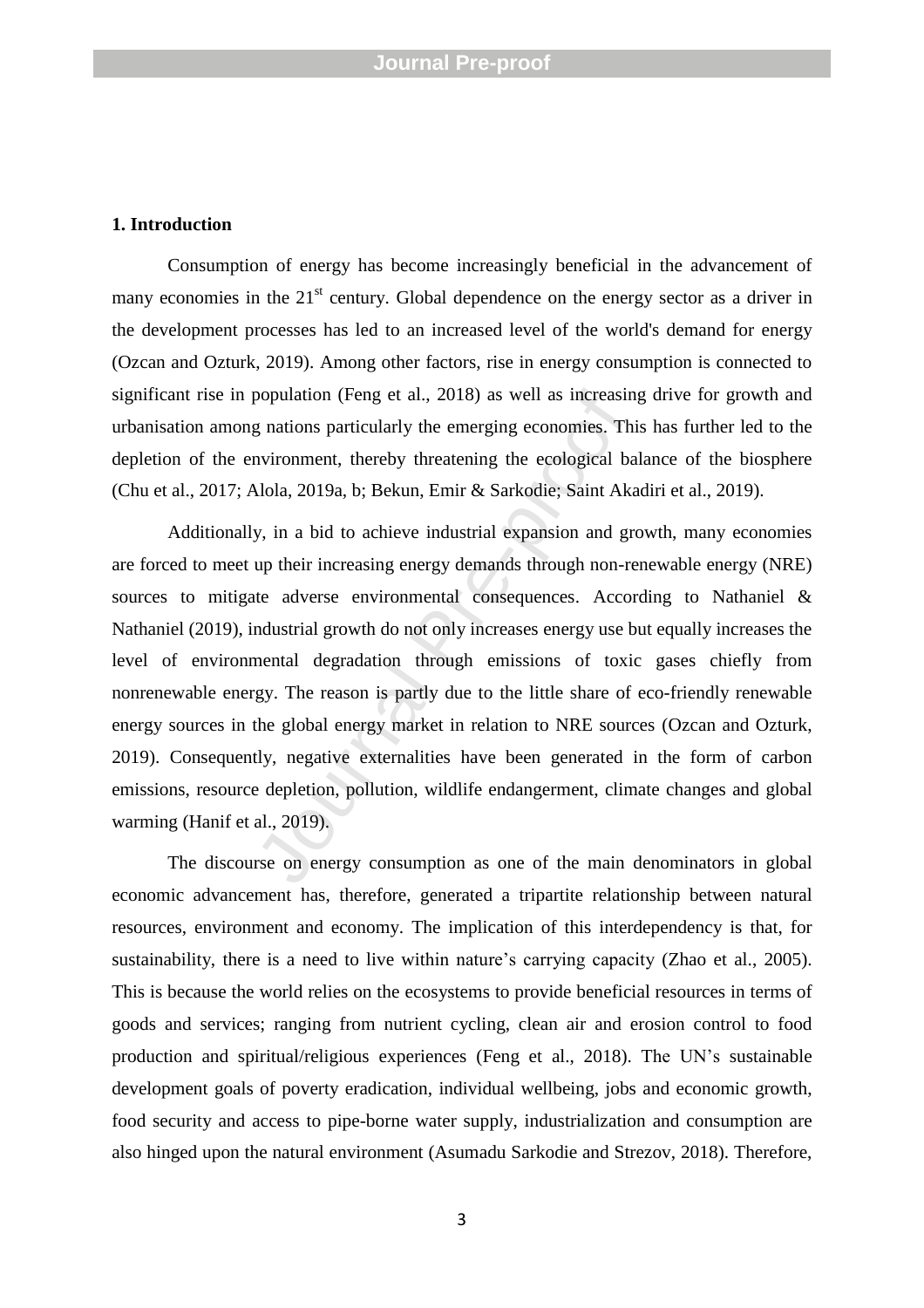it is imperative to defend the biocapacity of the environment against the negative externalities generated in production and consumption for sustainability.

Furthermore, since humanity depends on the natural ecosystem for all its economic and social endeavo urs, the environment has given liberty to harness natural capital. The productive action of man on the natural capital such as land water bodies as well as their sustainability is coined as economic footprint (EF). Wackernagel and Rees (1996) popularized and used the concept in 1996 to mean man's required amount of the earth's ecosystems in relation to its regenerative capacity. In other words, EF juxtaposes human load with the earth's carrying capacity (Wackernagel, 2002).

Tying capacity (wackerinager, 2002).<br>
Stand, EF not only measure human demand for<br>
ainability (Siche et al., 2008), but is also used to to<br>
in terms of the appropriate land area necessarily nevell<br>
as to sequester the was In this regard, EF not only measure human demand for natural resources and environmental sustainability (Siche et al., 2008), but is also used to denote the population's impact expressed in terms of the appropriate land area necessarily needed to meet up human consumption as well as to sequester the wastefulness arising from such consumption (Wackernagel and Rees, 1996) . This land area according to Bazan (1997) represents the total area required by humans for all life endeavo urs ranging from agriculture, manufacturing, transportation, leisure etc. Simply put, EF presents an analysis or measures of the total land area required for a given population to exist in a sustainable manner. In addition, EF estimates the total area of land including required sea area needed to regenerate whatever natural resources consumed by man so as to reverse the corresponding waste and to render it harmless to the ecosystem (Sonu et al., 2011) .

Similarly, the EF as an analytical tool aids in evaluating man's actions and consequences on environmental sustainability. For example, it is necessarily required that as we consume or burn fuel in our various combustion engines, we allocate and grow certain land area of a woodlot that will reverse or cushion the effect of carbon emission generated. EF is measured in a similar way as consumption is measured in microeconomics i.e. by summing up the basket of commodities in the economy – consumer durables and nondurables and services as well as their associated waste, which is converted into a common factor after adjusting for their biological productivity (Sonu et al., 2011). As at 1996, Wackernagel and Rees (1996) pointed that the US has the highest EF per capita of 11 acres which suggests that the country was faced with 80% ecological deficit, in contrast with European countries which require d around 5 acres. However, Europeans face d higher ecological deficits because they have smaller land areas (Bazan, 1997). Interestingly, much has changed afterwards particularly in the EU, as research has intensified owing to the fact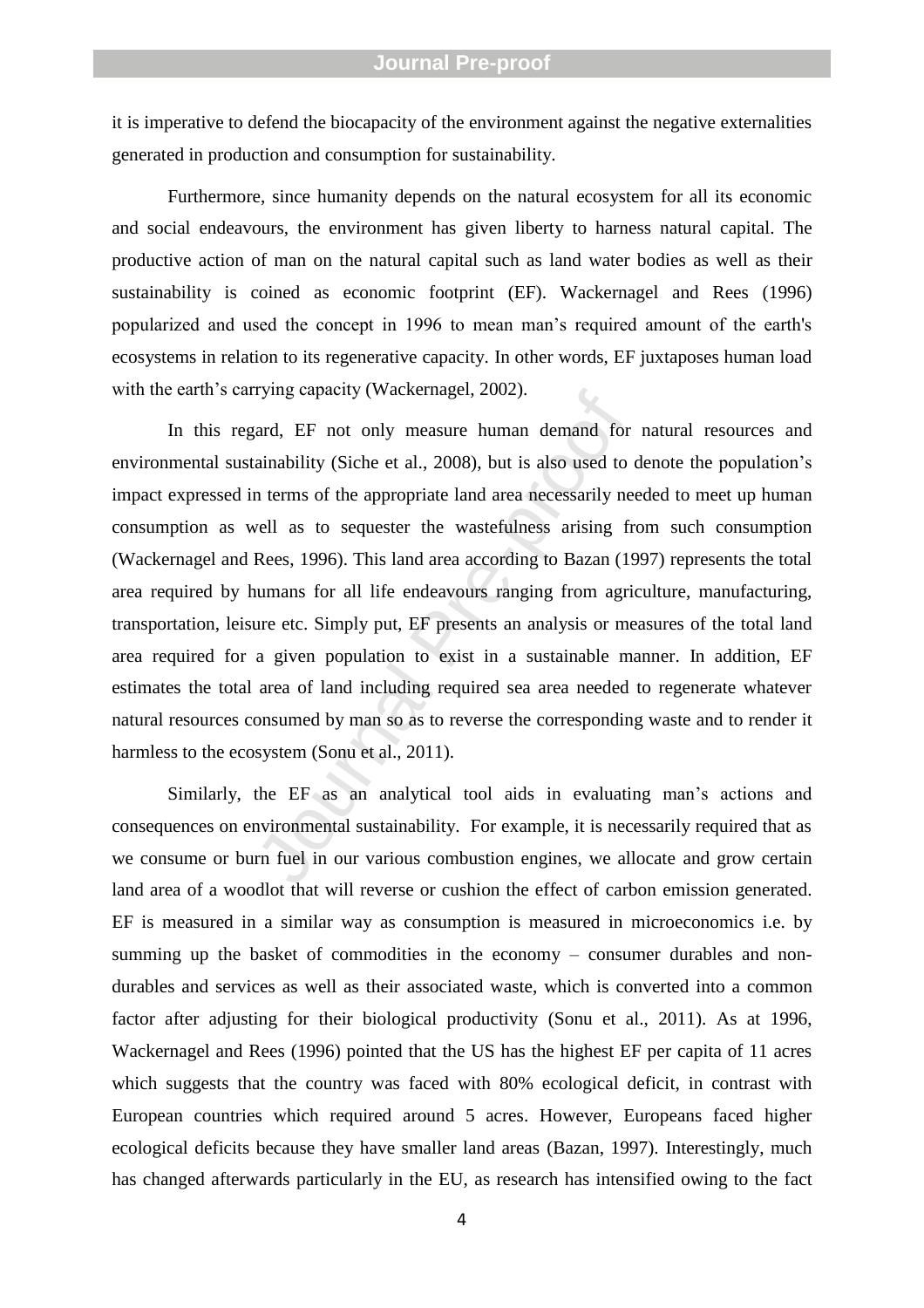that EF is not only a benchmark for today's ecological performance (Wackernagel, 2002) , but has a direct bearing with the level of economic growth .

Apart from energy consumption, several factors can drive EF, among which is increased levels of government expenditure on Research and Development (R&D) which may have directly generate d a significant increase in the economic performance of the EU over time . However, the accompanying increase in EF shows the unsustainability of the economic expansion of the EU, hence, the upward trend in the EF curve (see Figure 1). The global economic crisis coupled with the EU debt crises could not be unconnected with the downward trend seen in growth levels from 2008 to 201 0 (Figure 1). During this period, the EU reduced or maintain current levels of R&D expenditures in order to maintain fiscal balance (Zafar et al., 2019b). The direct relation ship between economic growth and EF throughout the period confirms the hypothesis that EF is a consequence of economic growth due to its interconnectedness with energy consumption and production. Galli (2015) opined that per capita footprint increased in high -income countries as an indication of improved living standards.

## <Insert Figure 1>

en in grown levels from 2008 to 2010 (Figure 1).<br>
aintain current levels of R&D expenditures in o<br>
al., 2019b). The direct relationship between eco<br>
iod confirms the hypothesis that EF is a consequen<br>
mectedness with energ Owing to the fact that EF signifies the carrying capacity of the biosphere (biocapacity ), human energy demand that exceed s this ecological budget (Galli, 2015) is tantamount to environmental degradation. Hence, if current consumption levels are maintained , the world will be required to expand 2.6 folds in order to accommodate our ecological needs by 2050. This is called ecological overshoot i.e. the depletion of natural capital. Consequently, the EF of production approaches the biocapacity , the ecological deficit widens, and the global biosphere or environment is stressed in the wake of heightened degradation (Siche et al., 2008). This is because higher EF connotes increased environmental damage resulting from human activities and represents the nexus between the EF and the environment.

In other to adequately account for the environmental impact of energy consumption and production, another popular measure is the Environmental Performance Index (EPI). EPI reveals a country's commitment to environmental wellbeing as well as its natural resource sustainability. This measure ranks 180 countries on 24 performance indicators across ten categories covering two essential dimensions of sustainable development, namely environmental health and ecosystem vitality (Ozcan et al., 2019). Both the EPI and EF have currently become popular environmental performance indicators used as bases for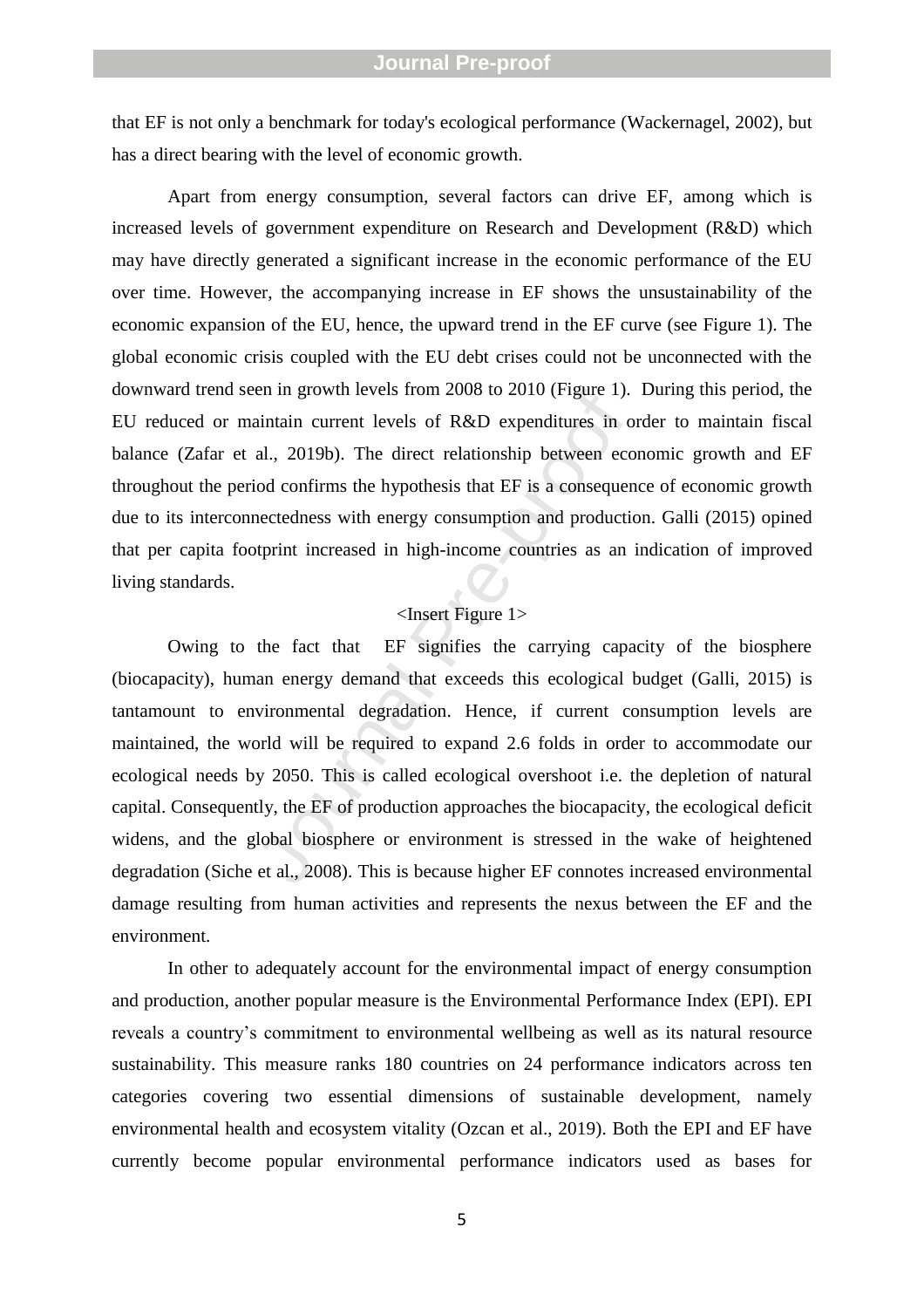identifying, setting and evaluating environmental policies and goals (Wackernagel 2002; Ulucak  $\&$  Apergis 2018). In this study, our choice of EF is due to data availability and its growing relevance in recent studies.

Theoretically, the bell -shaped Environmental Kuznet s Curve (EKC) has hypothesised , that the level of environmental pollution increases as the economy expands up to the optimum point of economic growth after which both pollution and growth levels decline (Hassan et al., 2019) . The assumption here is that the derive for growth has led to the increased demand for non -renewable energy consumption (NREC) i.e. fossil fuels which has an attendant effect of increased pollution. However, after attaining the optimal growth level, the economy becomes technologically advanced and is able to transit to the utilisation of RE in order to reduce pollution.

or increased pointion. However, aner attaining in<br>mes technologically advanced and is able to transit<br>pollution.<br>Hy, the EF of the economy is reduced as well as<br>cation here is that, for an economy to reduce its E<br>eewable e Consequently, the EF of the economy is reduced as well as its pace of economic growth. The implication here is that, for an economy to reduce its EF, through a transition from NREC to renewable energy consumption (REC ), the opportunity cost is reduction in output expansion. Wasif, Shahbaz, Hou, & Sinha (2019) pointed that, this ecologically desirable transition is made possible through increased funding in R&D particularly in renewable energy. Additionally, the transition is empirically tested by Asumadu & Adams (2018) with South Africa as a case study where the country attained the optimum turning point in 2011. Presently, the global call for cleaner energy source is gaining prominence as it shapes the agenda of global integration. This has led to greater commitment among nations to transit from NRE C to RE C.

## <Insert Figure. 2>

As major global players on the issue of global warming, Figure 2 show s that countries in the EU have demonstrated commitment towards this course by constantly decreasing its demand for NRE C and increasing RE C. With the exception of 2010, NREC has continually decreased right from 2005 to 2014 in the region. This is not unconnected with the increasing levels of REC. The inverse relationship between REC and NREC in the EU is a clear indication of readiness of the EU to substitute the latter with the former in the drive for promoting a cleaner and more sustainable ecosystem. Interestingly, the transition effort of the EU has yielded fruit as it has reduced the EF (see 2004 to 2014 in Figure 1 ) .

Previous studies o n the EU have shown the importance of the transition from NREC to REC in order to cushion the ever -increasing devastating effect of EF, nonetheless , the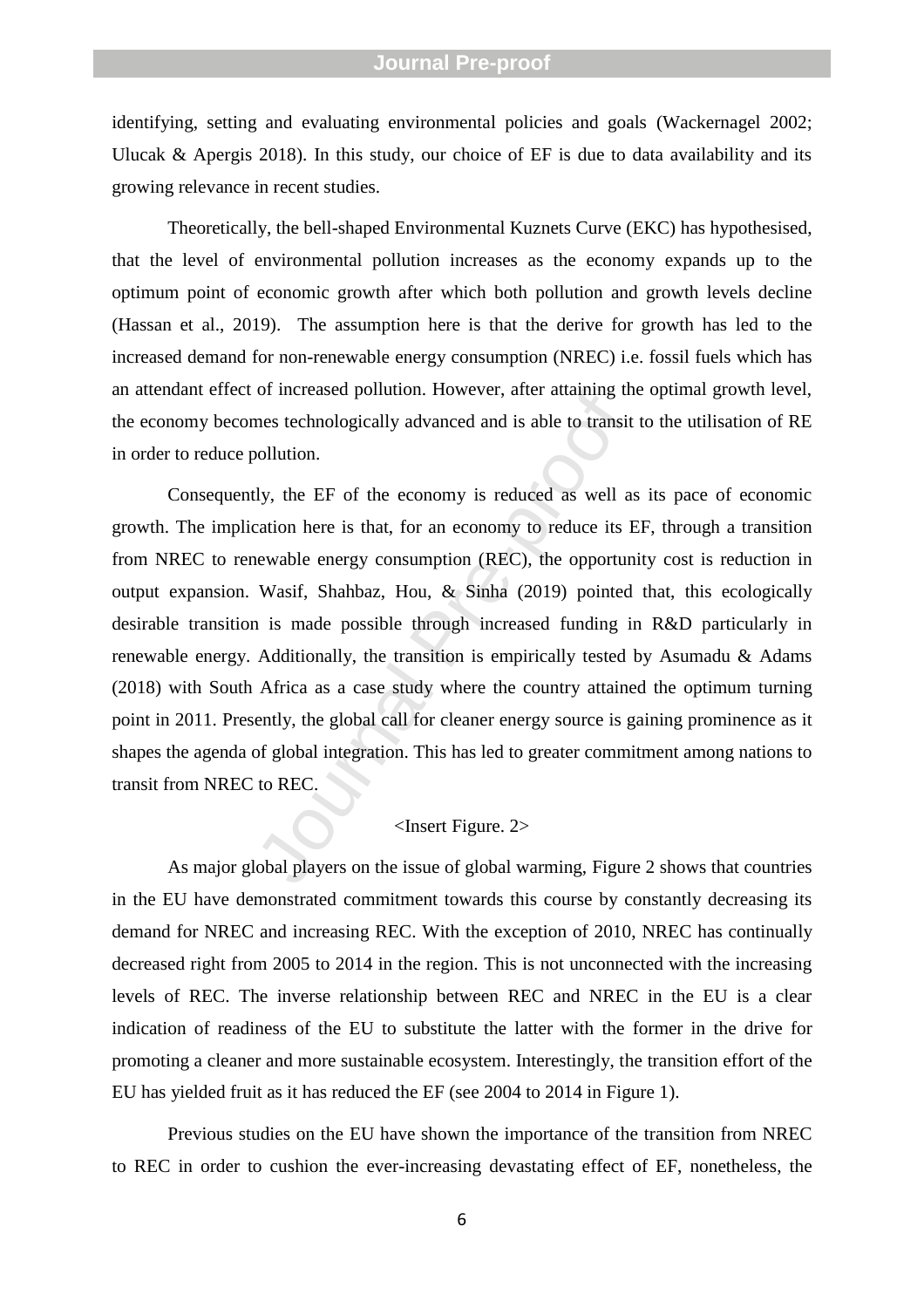Final Processor and Non-renewable Energy Compart<br>
Server the accounting for other covered seek to investigate if any long-run relationship exide<br>
direction of causality flow exist among the variably construction. These wil impact of R&D on this transition is enormous as evidently seen in Figure 1 and 2. However, the contribution of investment in R&D to improv e EF has received little attention . Hence, this work is motivated by considering the impact of R&D expenditure in the energy consumption -EF -growth nexus. Furthermore, owing to the fact that there is divergence in energy consumption, EF and income among the EU, delineating this existing variance in EF, REC, NREC and R&D expenditure will aid our understanding of energy mix. In this current study, effort is geared in addressing this gap. Thus, the present study add to the body of knowledge in terms of scope by considering the EU in a broader perspective by disaggregating energy consumption into renewable and non -reneable energy consumption in an ecological footprint - income setting while accounting for other covariates to avoid omitted variables bias. We seek to investigate if any long-run relationship exist between the outlined varibles and what direction of causality flow exist among the variables under consideration for adequate policy construction. These will inform the EU's policy , particularly as regards its finance on R&D needed for the transition to a more ecologically friendly and sustainable source of energy as well as guide the union on where to intervene and by how much in order to achieve a greener region .

The remainder of this study is organized as follows: The upcoming section presents the review of related literature in a stylized pattern offered in Section 2. Section 3 provides the data and methodological path applied in the course of the study. Subsequently , Section 4 focuses on the interpretation of empirical results. Finally, Section 5 renders the concluding remarks.

#### **2. Literature Review**

#### **2.1 Ecological Footprint, Renewable and Non -renewable Energy Consumption**

The quest for a solution to the climate crisis has led to a global transition to a more efficient and sustainable renewable energy system (Info, 2019). This phenomenon has engaged researchers in the scientific community with the view of proffering lasting solutions that will shape the global policy directions in maintaining eco -balance.

Table s A. 1 and A.2 (see appendix) give a synopsis of some selected related literature each of which has its own peculiarities in its scientific process. According to Lei & Zhou (2012), it is population and inefficient energy consumption that are responsible for the worsening of the global EF at least in the 17 countries they studied across the globe. Sarkodie & Strezov (2018) studied Australian economy from 1974 – 2013 with the help of FMOLS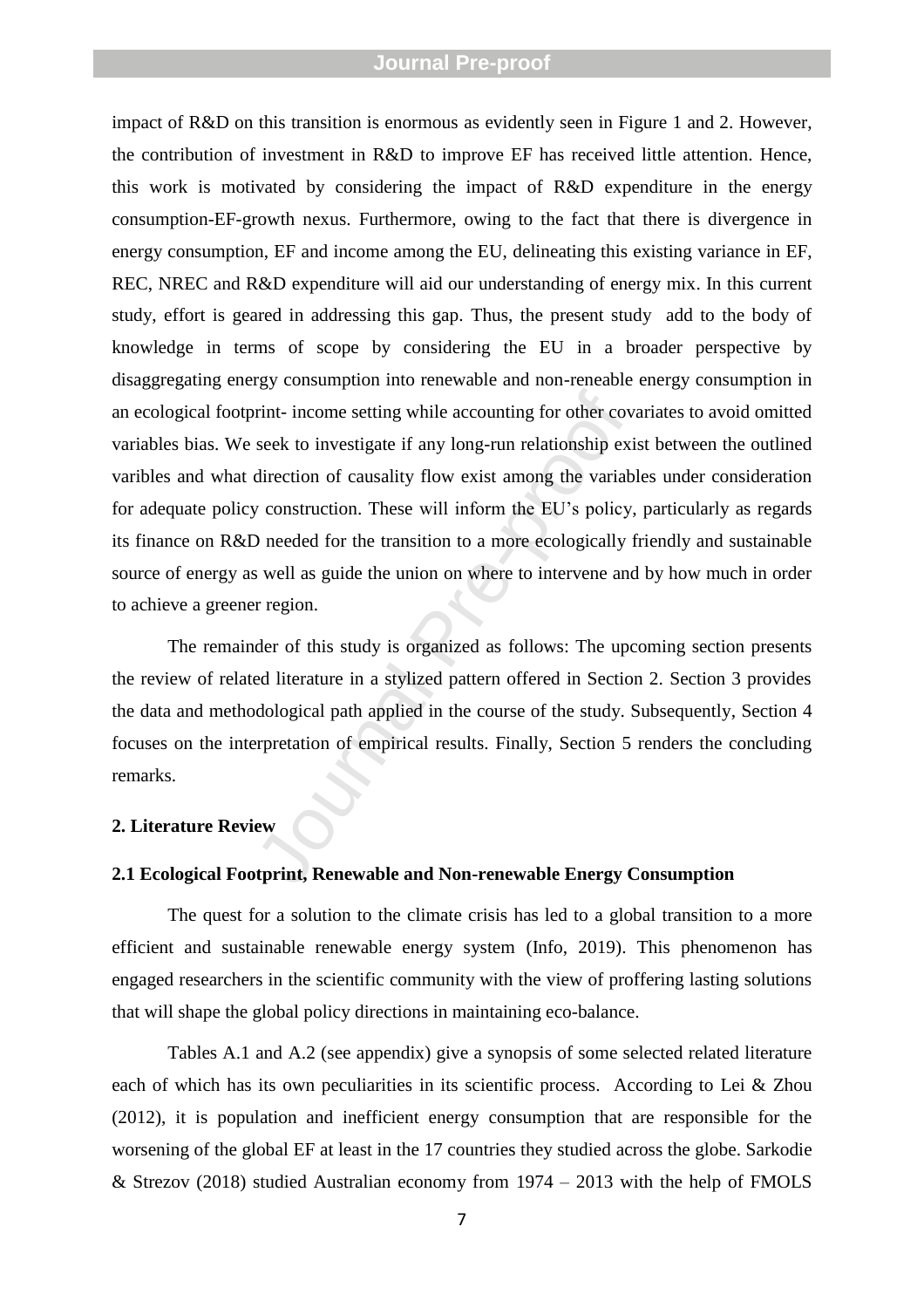and came to the conclusion that while NREC, increases the countries EF through increased CO <sup>2</sup> emission, REC proves to promote environmental su stainability by cutting emissions.

In the work of Jr & Lin (2016) conducted on the panel data of 34 African countries, the estimates from the dynamic panel data models show the primacy of REC and NREC on the EF through the countries' level of economic performance. Simply put, the increased levels of economic performance arising from the increased utilisation of NRE worsens country's EF. Notwithstanding, even countries that utilise RE experience a high level of economic performance as evidently shown in the wok of Shahbaz, Loganathan, & Zeshan, (2015) conducted in Pakistan.

by, countries whose economy has high utilisation<br>ow EF. On the issue of EF and NREC nexus, th<br>ppong, Adams, & Boateng, (2019) affirmed that the<br>able of generating higher EF in the region as a resu<br>is supposition is contai Interestingly, countries whose economy has high utilisation of RE have cleaner environment and low EF. On the issue of EF and NREC nexus, the story of the 46 SSA studied by Acheampong, Adams, & Boateng, (2019) affirmed that the level of growth arising from NREC is capable of generating higher EF in the region as a result of increased levels of CO <sup>2</sup> emissions. This supposition is contained in Liu, Zhang, & Bae (2017a) in their analysis of the economic performance of Association of Southeast Asian Nations (ASEAN -4: Indonesia, Malaysia, the Philippines, and Thailand) in relation to their energy consumption and EF. From  $1970 - 2013$ , it was ascertained that REC and agriculture decrease  $CO<sub>2</sub>$  as NREC worsens the association's EF. However, that is not the case with the BRICS agricultural industry as it induces  $CO<sub>2</sub>$  emissions (Liu, Zhang, & Bae, (2017).

Similarly, in Latin America, Al -mulali, Fereidouni, & Lee (2014) reported that REC perform s better in spurring the economies of the continent than NREC due to efficiency issues. To continue enjoying the prosperity of growth, the 18 Americas are advised to intensify investment in RE so as to reduce their dependenc e on fossil fuel as well as ensure energy security. In the same vein, Feng et al., (2018) in China buttress that, high GDP values are associated with ecosystem service deficit (ESD) and vice versa (Long, Yaw, Du, & Zhuang (2015); Feng et al., (2018)). Interestingly, the more recent work of Ozcan, Tzeremes, & Tzeremes, (2019) conducted on 35 OECD countries with the help of GMM -PVAR model from 2000 –2014 supports the position of Feng et al., (2018).The authors reported that Increased GDP levels worsen countries' ecological indices largely attributable to the use of fossil fuel or NRE in powering the economies.

Charfeddine & Kahia, (2019) studied 24 of the Middle East and North African (MENA) countries 1980 – 2015 using PVAR. While REC was seen to have a positive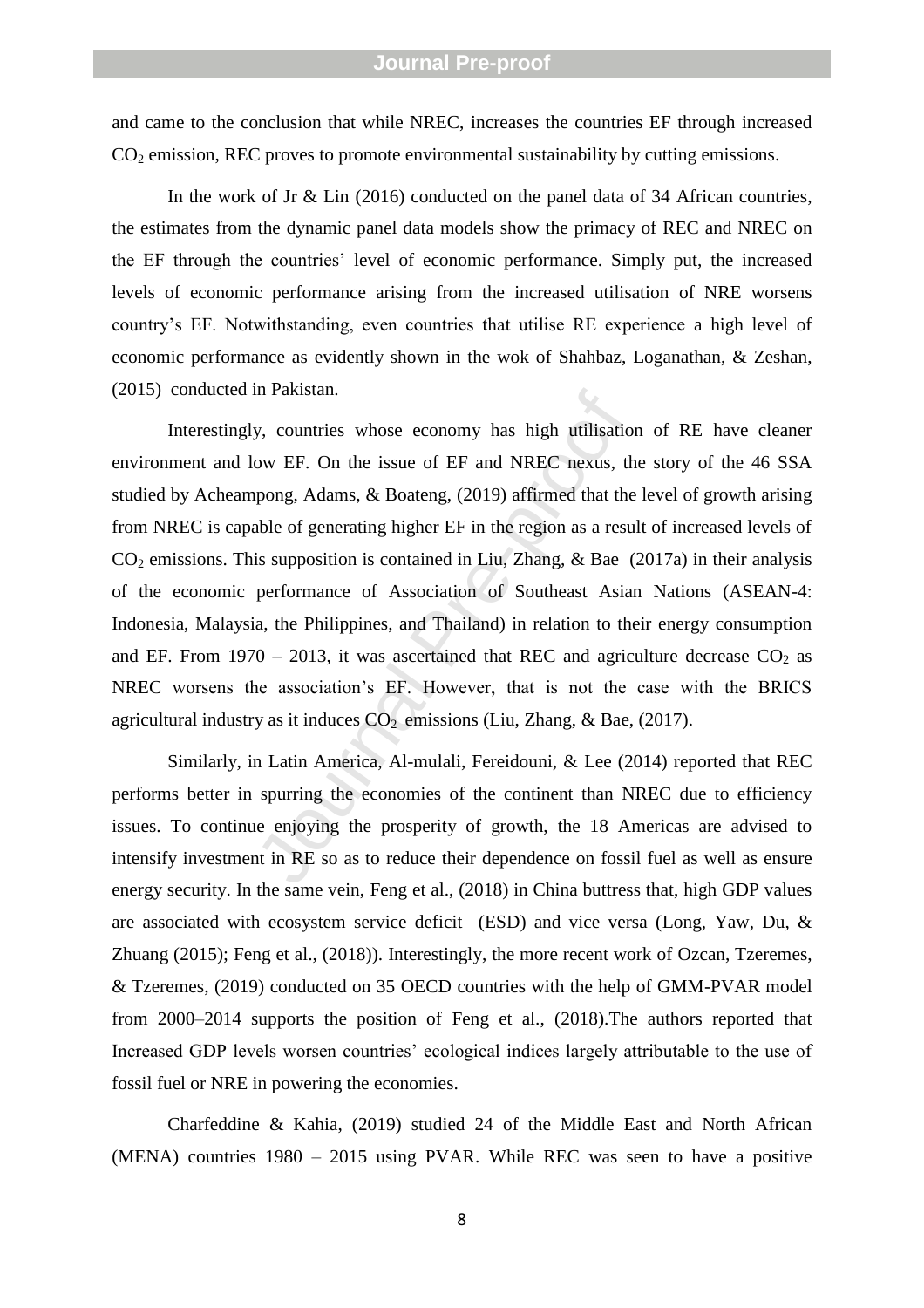influence on economic growth, its contribution is regarded as weak on the EF of the countries as far as the issue of environmental quality is concerned. However, they considered REC as an effective and lasting solution to curbing  $CO<sub>2</sub>$  emissions. It is therefore imperative, to invest in green energy projects.

Having conducted an extensive study of 74 countries using Westerlund (2007) bootstrap cointegration, Pedroni co -integration, FMOLS and heterogeneous Panel causality techniques, Sharif, Ali, Ozturk, & Afshan (2019) realized that, in the quest for growth, REC and NREC by countries have positive and negative effects on the environment respectively. Comparatively, Jorgenson & Clark (2011), differ on this. They opined that economic growth has no direct bearing with EF at least in the 65 Countries they have studied across the globe.

genson & Clark (2011), unter on this. They opined<br>ign with EF at least in the 65 Countries they have student Therdyothin, & Chontanawat (2017) observed t<br>suit of economic growth has led the Thailand econ<br>by worsening its p Boontome, Therdyothin, & Chontanawat (2017) observed that, during the period 1971 -2013, the pursuit of economic growth has led the Thailand economy into increasing its NREC level thereby worsening its performance on EF. In South Africa, Nathaniel & Nathaniel (2019) found a unidirectional causality from the economy to EF. This increased level of environmental degradation is not unconnected with the increased level of NREC in the country during the period under review. The study of Hanif et al. (2019) among 25 Middle -income countries of the world reveals the devastating effect of NREC on the countries' EF by depleting natural resource.

The transition from NREC to REC appears to be a possible solution to the unsustainable level of environmental degradation regionally an d globally (Acheampong, Adams, & Boateng, 2019). Recently, Ulucak & Apergis (2018) employed the Club clustering approach on EU economies to ascertain their level of convergence in their individual EF performance as a club and found that the EF of EU tend s to converge. Furthermore, Pradhan et al(2018) empirical using panel vector error correction model explored the nexus between energy consumption pattern and economic growth in a panel setting of 35 financial action task force countries. The empirical findings validate the significant impact of both energy consumption and development financial sector for increase economic expansion in the blocs investigated. For the BRICS case, Ozturk and Al -Mulali (2019) explore the theme of the interaction between economic growth and air pollutant while accounting for the role of urbanization and trade openness. Empirical results affirms that urbanization, economic expansion re determinant of pollutant emission over the sampled period.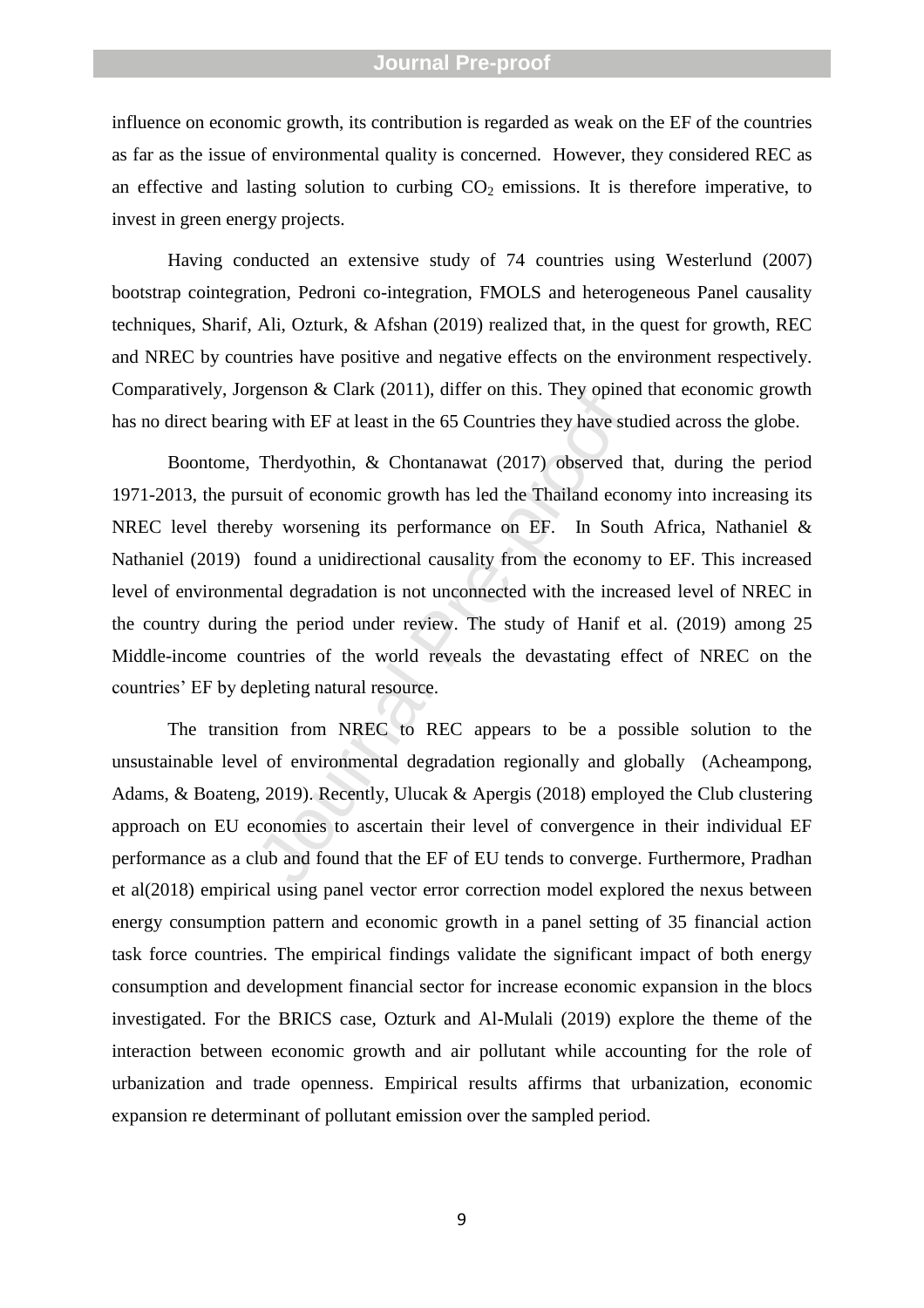#### **2.2 Impact of Research and Development Expenditure on Ecological Footprint**

It is evidently shown that increasing funding in RE in the areas R&D for innovative particularly in countries that have a comparative advantage in green energy (such as biomass, biogas, hydro, solar and solid waste) will ensure a cleaner and more sustainable biosphere (Charfeddine & Kahia, 2019). The work of Wasif, Shahbaz, Hou, & Sinha (2019) in Asia -Pacific Economic Cooperation (APEC) countries corroborates this. Having employed Continuously Updated Fully Modified Ordinary Least Square (CUPFM) on the energy related data of the APEC countries from 1990 -2015, it was established that the region's expenditure on R&D is a primal factor that gears transition from NREC to REC which will enhance their EF index.

ED is a pinnal factor that geats transition from NK<br>dex.<br>on from NREC to REC ensures lower EF. This is<br>y studied 12 East African countries with the help c<br>cause the transition to REC reduces CO<sub>2</sub> emission<br>y et al., 2012). The transition from NREC to REC ensures lower EF. This is the submission of Jr  $\&$ Lin (2017), as they studied 12 East African countries with the help of Dynamic Panel Data Models. This is because the transition to REC reduces  $CO<sub>2</sub>$  emissions as seen in china from 1991 –2009 (Zhang et al., 2012). Although, R&D is essential in the promotion of economic activities in the G20 Countries from 1997 - 2013, (Sikder, Inekwe, & Bhattacharya (2019), if tried in South Korea, the investment has a tendency to fail in the next two decades unless if its channe lled to the development of waste energy sub -industry. This is because it has the capacity of cutting emissions more than any of the sources of green energy (Wind energy, Photovoltaic energy, Marine energy, Biomass energy) (Sim & Kim, 2019)

Summarily, the global attention that this subject matter has attracted particularly in recent years has been very engaging. As a result, there exist s a plethora of literature covering wide range of strands in this field ranging from, the relationships between renewable and non -renewable energy consumption on growth, testing the EKC hypothesis, NREC and the rate of CO2 emissions, REC and environmental sustainability, EF and the biocapacity among others. Owing to the fact that EF and other energy and environmentally related issues vary across nations of different income bracket, the studies conducted have global outlook as they cover OECD, the G20, BRICS, East and sub -Saharan Africa, the EU and Asian -Pacific countries.

#### **2.3 Study Hypotheses**

There seems to be more convergence than divergence in results reported by researchers across nations of any similar strand. However, there are areas of conflicting results. These inconsistencies are a product of the research process; variables employed, countries involved,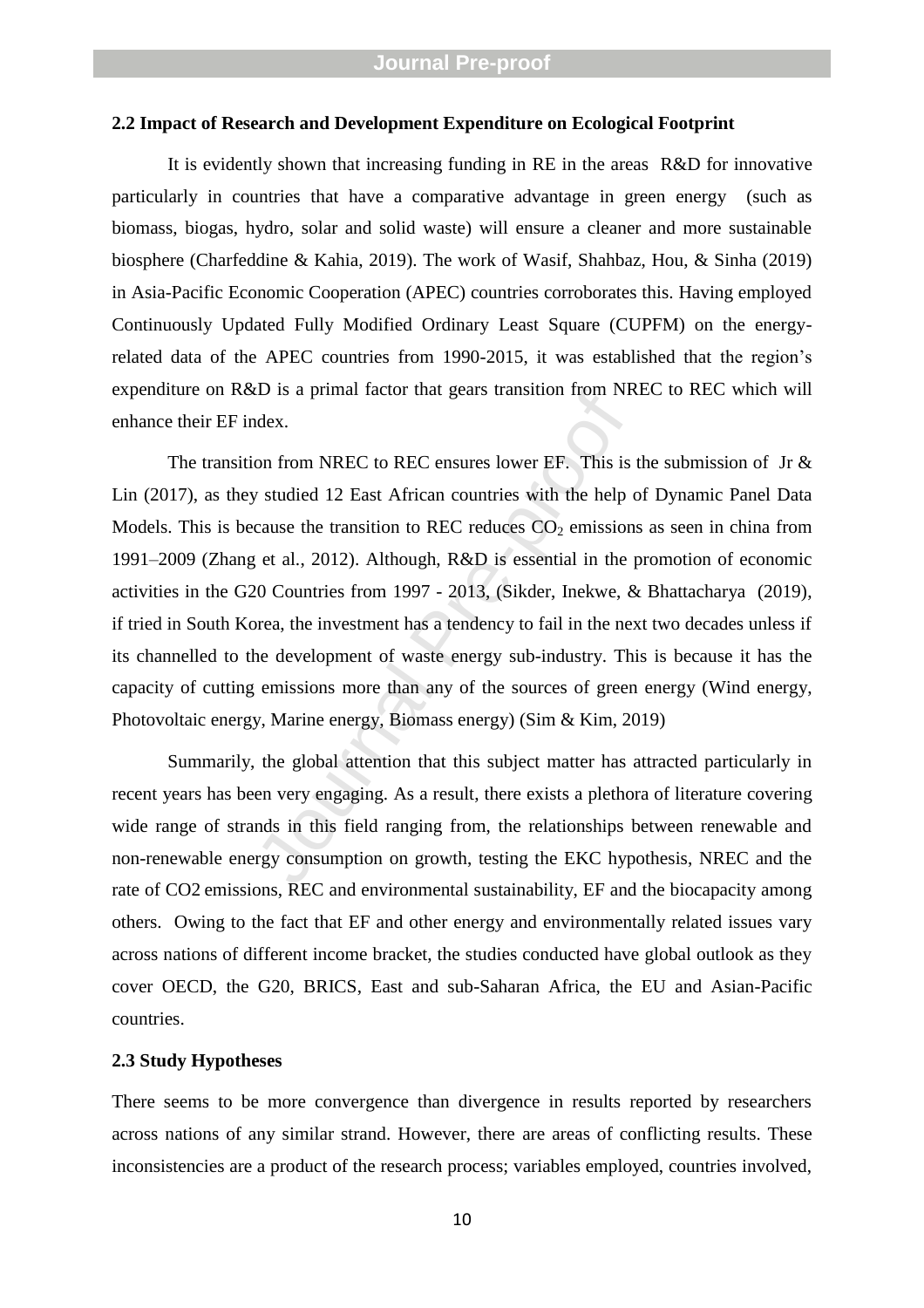time dimension and methodological tools deployed. The current study brideg the identified gap by exploring the trade off between income level and pollutant emission measure by a broader indicator (ecological footprint) for the case of EU. Thus, the following hypothesis are set forth in the course of this study

Hypothesis (1)

H <sup>a</sup> : There a long -run (equilibrium) relationship betwwen the outlined variables under review

 $H<sub>b</sub>$ : There is no equilibrium relationship between the outlined variables under review

Hypothesis (2)

H <sup>a</sup> : There a exist Granger causality relationship betwwen the outlined variables under review

 $H<sub>b</sub>$ : There is no Granger causality relationship betwwen the outlined variables under review

### **3. Methodology**

#### **3.1 Data**

(2)<br>
It Granger causality relationship betwwen the outlined<br>
anger causality relationship betwwen the outlined<br>
balanced and yearly data from 1997 to 2014 of the<br>
stria, Belgium, Bulgaria, Cyprus, Denmark, Finla<br>
stria, Be Our study utilizes balanced and yearly data from 1997 to 2014 of the estimated series for 16 EU countries (Austria, Belgium, Bulgaria, Cyprus, Denmark, Finland, France, Germany, Greece, Ireland, Italy, Netherlands, Portugal, Spain, Sweden, and United Kingdom ). The choice of countries and data is largely due to volume of research and development expenditure and limited data on renewable energy consumption respectively. The estimation model uses ecological footprint (EFP) (Global hectares) as the dependent variable. This is explained by the following explanatory variables: Real Gross Domestic Product(GDP) (measured in constant US\$); Expenditure on Research and Development (RD) (as a percentage of GDP); Nonrenewable Energy Consumption (NREN) (which is given as a share of fossil energy); and Renewable Energy Consumption (REN) (measured as Oil equivalent in Kg). Table 1 gives a summary of the data series, all sourced from the World Bank (2018) Development Indicator. Also, unobserved components are controlled for in the empirical model using real GDP per capita.

#### <Insert table 1>

#### **3.2 Model Estimation**

Although a number of studies have jointly assessed the link among renewable energy consumption, non -renewable energy consumption, and some form of research and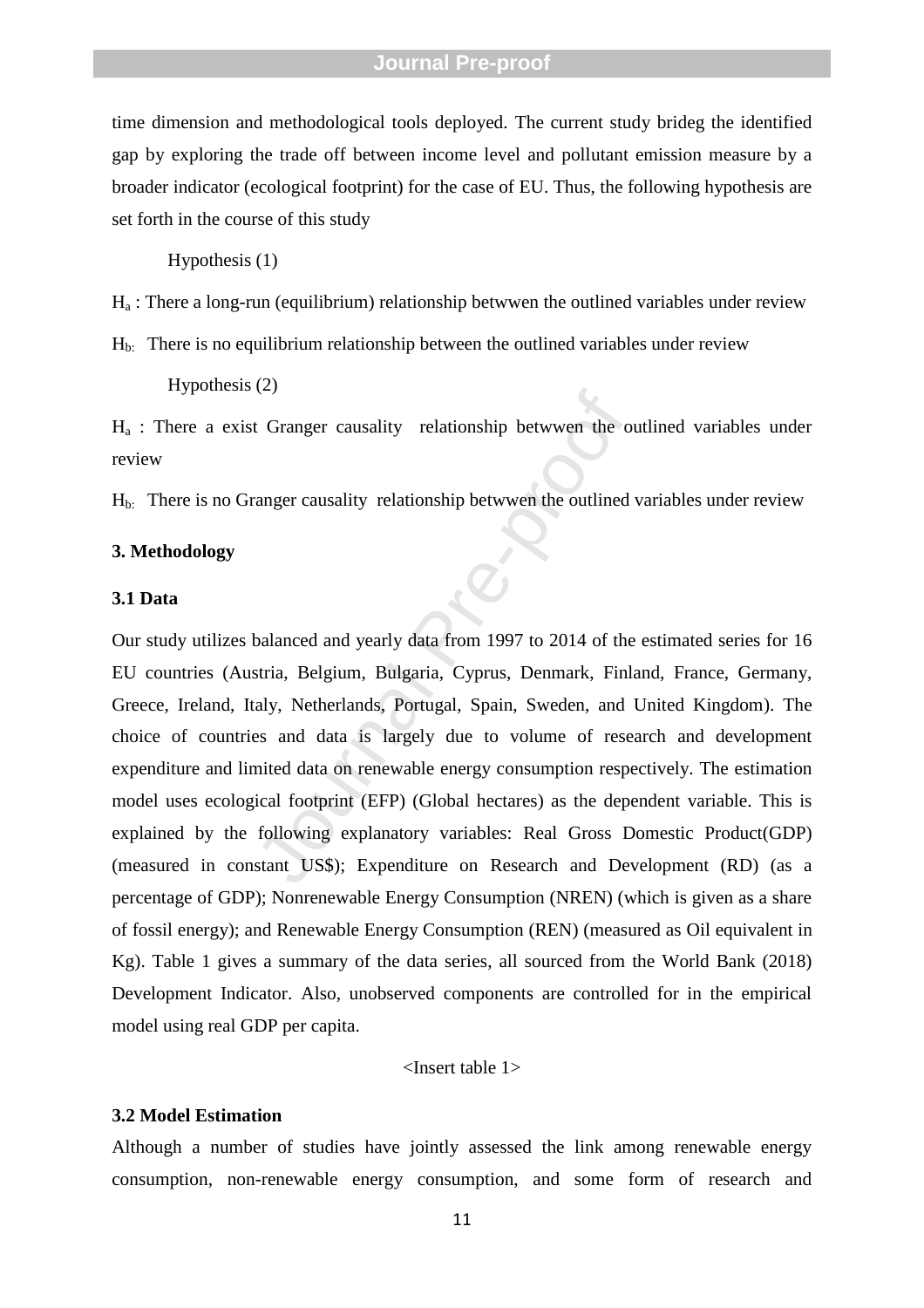development expenditure such as R&D investment, labour and capital, and technological growth, (Sikder et al., 2019; Sim and Kim, 2019; Zafar et al., 2019a; Zhang et al., 2013), this study differs by applying the concept for selected EU countries. More importantly, our paper observe this nexus using ecological footprint instead of CO2 emissions and Real GDP as dependent variables so as to present some novelty different from earlier studies on R&D - RGDP -Emissions nexus such that:

$$
EFP = f(GDP, NREN, REN, RD)
$$
\n(1)

$$
lnEFP_{it} = \alpha + \beta_1 lnGDP_{it} + \beta_1 lnNREN_{it} + \beta_1 lnREN_{it} + \beta_1 lnRD_{it} + \varepsilon_{it}
$$
 (2)

In order to ensure a constant variance across all series, the study utilizes logarithimic transformation on all variables, where *lnEFPit*, *lnGDPit*, *lnNRENit*, *lnRENit* and *lnRDit*, represent the logarithimic transformation of all variables, and  $\varepsilon_{it}$ ,  $\alpha$  and  $\beta$ 's represent the stochastic, intercept, and partial slope coefficients respectively. Additionally, the study further investigate the validity of EKC hypothesis for the panel of EU countries such that the model (equation) is presented as  $EFP = f(GDP, GDPsq, NREN, REN, RD)$ .

e a constant variance across all series, the stud<br>all variables, where  $InEFP_{ii}$ ,  $InGDP_{ii}$ ,  $InNREN$ <br>ithimic transformation of all variables, and  $\varepsilon_{it}$ ,  $\epsilon_{it}$ <br>pt, and partial slope coefficients respectively.  $\ell$ <br>the val Given that usual ARDL models are unable to correct for potential bias that arise from mean differenced explanatory factors as well as the white noise term, we utilize two methods, FMOLS and DOLS, proposed by Pedroni (2004, 2001) and Kao and Chiang (2000), respectively. The DOLS not only correct for any correlation between the dependent variable and the error ter, but also add lags of the independent variables. Prior to choosing these estimation methods, a pre-test to examine panel cointegration, using tests by Pedroni (1999), Kao (1999) and Søren (1991) was carried out. All three tests provide significant evidence of cointegration i.e. long -run relationship among the variables as shown in Table 5. Consequently, in the spirit of Yao et al. (2019) , equation 3 gives the group -mean panel FMOLS estimator as:

$$
\hat{\beta}_{GFM}^{*} = \frac{1}{N} \sum_{i=1}^{N} \hat{\beta}_{FM,i}^{*} \tag{3}
$$

 $\hat{\beta}_{FM,i}^{*}$  is given as the standard estimator of the *ith* member of the panel for the FMOLS and the related group -mean t -statistic is estimated as:

$$
t_{\widehat{\beta}_{GFM}^*} = \frac{1}{N} \sum_{i=1}^N t_{\widehat{\beta}_{FM,i}^*}
$$
 (4)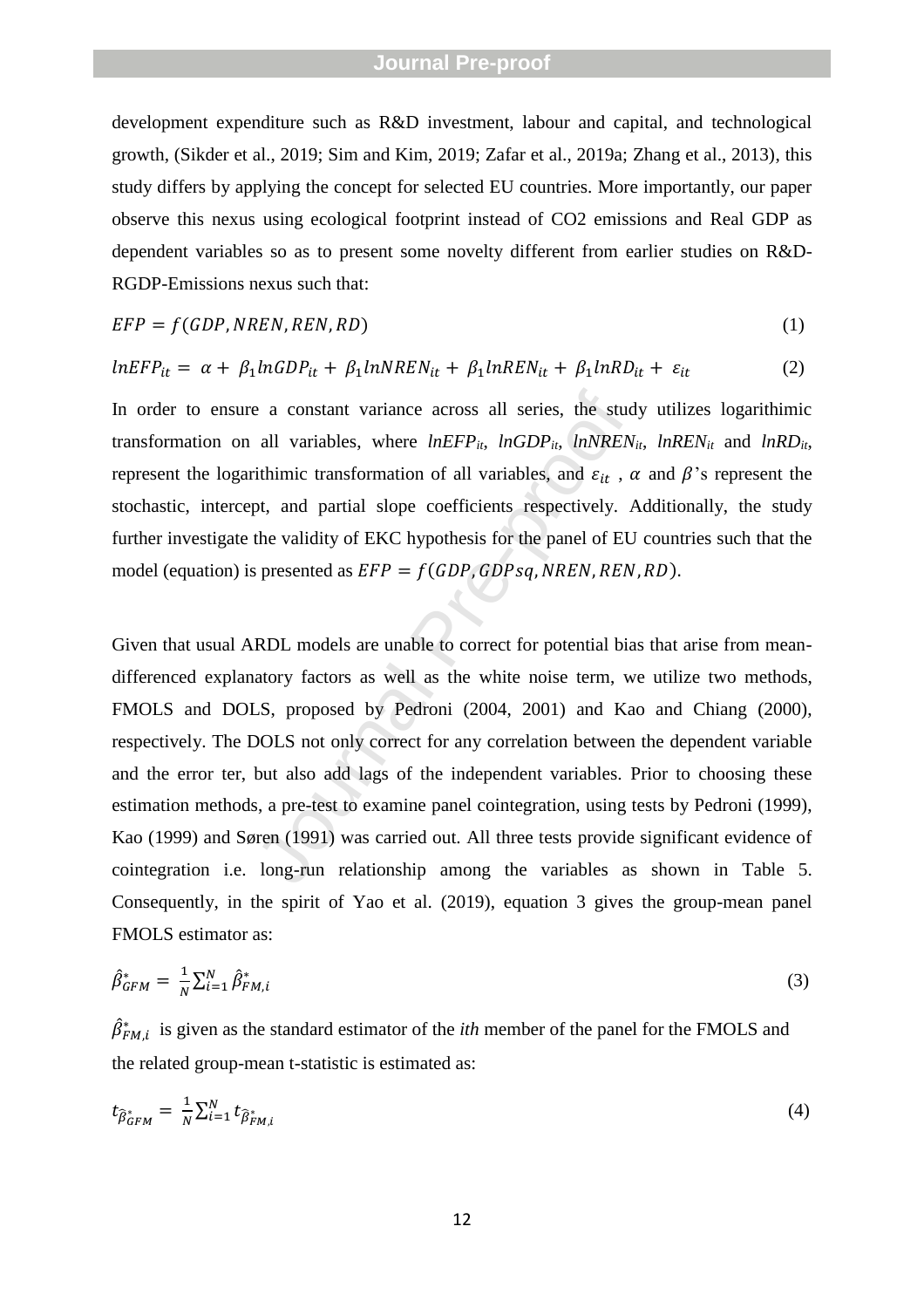Also, the dynamic OLS equation which includes lead and lag differences of the independent variable and controls for endogeneous feedback effect is given as:

$$
lnEFP_{it} = \alpha + \beta_1 lnGDP_{it} + \beta_1 lnNREN_{it} + \beta_1 lnREN_{it} + \beta_1 lnRD_{it}
$$
  
+ 
$$
\sum_{k=-K_i}^{K_i} \delta_k \Delta lnGDP_{it-k} + \sum_{k=-K_i}^{K_i} \alpha_k \Delta lnNREN_{it-k} + \sum_{k=-K_i}^{K_i} \partial_k \Delta lnREN_{it-k}
$$
  
+ 
$$
\sum_{k=-K_i}^{K_i} \emptyset_k \Delta lnRD_{it-k} + \varepsilon_{it}
$$
 (5)

$$
\hat{\beta}_{GD}^* = \frac{1}{N} \sum_{i=1}^N \hat{\beta}_{D,i}^*
$$
\n
$$
t_{\hat{\beta}_{GD}^*} = \frac{1}{\sqrt{N}} \sum_{i=1}^N t_{\hat{\beta}_{D,i}^*}
$$
\n(6)

Where  $K_i$  and  $-K_i$  are lead and lag orders respectively. Equation 6 and 7 are the group-mean panel DOLS equations (with  $\hat{\beta}_{D,i}^*$  as the standard estimator of DOLS of the *ith* member of the panel ) and associated t -statistic respectively.

### **4. Results and Discussion**

#### **4.1 Descriptive statistics and correlation**

 $\vec{B}_{b,i}$ <br>  $\vec{B}_{b,i}$  are lead and lag orders respectively. Equation 6 and<br>
ed t-statistic respectively.<br> **Currendian**<br> **Currendian**<br> **Currendian**<br> **Currendian**<br> **Currendian**<br> **Currendian**<br> **Currendian**<br> **Currendian**<br> **C** The descriptive statistics of the variables is reported in table 2. *lnGDP* and *lnNREN* have the highest mean and median. Also, the correlation matrix presented in table 3 shows that *lnRD* has a high and positive correlation with *lnEFP*. Also, *lnGDP*, *lnREN* , and *lnNREN* all have the expected correlation sign with *lnEFP* .

<Insert table 2 -3 near here>

### **4.2 Unit root and co -integration tests**

In table 4, both ADF -Fisher and Im, Perasan Shin unit root tests show that the variables are all stationary at firs -order differences, but not stationary at level for all variables tested using the ADF -Fisher unit root test. Two variables are stationary at level in the Um, Perasan Shin test. Therefore, we conclude that the time series of variables are integrated of order one, i.e. *I(1)*.

Aditionally, in table 5 and 6 and 7, we present results of the cointegration tests from Pedroni and Johansen Multivariate Cointegration tests respectively. The results confirm that cointegration relationship exists among *lnRGDP, lnNREN, lnREN* and *lnRD* .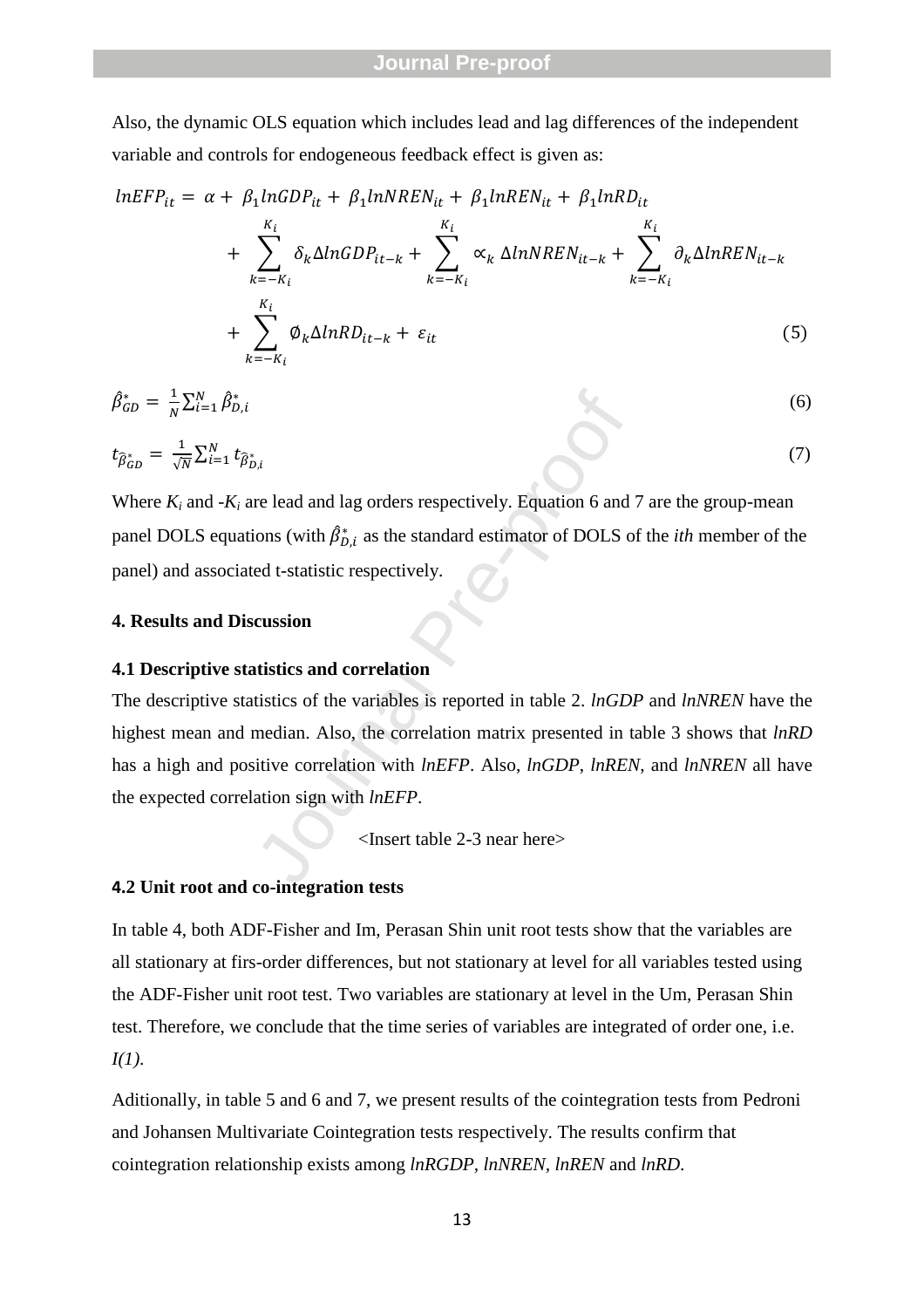<Insert table 4 -6 near here>

#### **4.3 Estimation results**

Result of FMOLS and DOLS estimations are reported in Table 7, both of which are consistent and statistically significant. As such, *lnGDP* and *lnGDP 2* both have positive and negative signs respectively as expected. This also verifies that the Environmental Kuznet Curve Hypothesis holds for this panel of 16 EU countries. Also, the negative and statistically coefficient of *lnREN* indicate that higher consumption of renewable energy reduces ecological footprint. Specifically, a 10% increase in renewable energy consumption will reduce ecological footprint by 3%, holding all other factors constant . In contrast, a 10% increase in non -renewable energy consumption will further increase ecological footprint by 0.01%. This is in line with previous studies on ecological footprint in the EU (Alola et al., 2019) and for OECD countries (Akif and Sinha, 2020) .

footprint by 3%, holding all other factors constant<br>newable energy consumption will further increase<br>line with previous studies on ecological footprint i<br>D countries (Akif and Sinha, 2020).<br>At for both  $lnREN$  and  $lnNREN$  sugg The estimated result for both *lnREN* and *lnNREN* suggest that EU nations are on the way of achieving their environmental goals, especially thorugh increased positive contribution of renewable energy than the adverse impact of consumption of energy from non -renewable sources. This is in line with previous studies (Bekun et al., 2019; Sarkodie and Adams, 2018; Sarkodie and Strezov, 2018b) that renewables are the pathway for a cleaner environment . Considering that the present examination utilizes ecological footprint as the explained variable, since it records for higher substance as against CO2 emissions which is commonly used in past studies, we can infer on overall behaviour of the panel of countries in terms of their ecological quality.

#### <Insert table 7>

In terms of research and development, *lnRD* shows that a 10% increase in R&D expenditure reduces ecological ootprint by 4.2%. This is in line with previous studies (Charfeddine & Kahia, 2019) and (Zafar et al., 2019a) that suggest that an increase in funding for research on renewable energy (such as biomass, biogas, hydro, solar and solid waste) not only gives a comparative advantage to such countries, but also ensure consumption of cleaner energy source, improve a more sustainable biosphere, and more importantly enhance the transition from consumption of energy from non -renewable energy sources to those from renewable sources. Additionally, such transition helps lower ecological footprint, but must be applied more cautiously, as argued by Sim & Kim (2019) in the case of South Korea. Finally, given that the EKC hypothesis holds on our sample of 16 EU countries, with a 10% increase in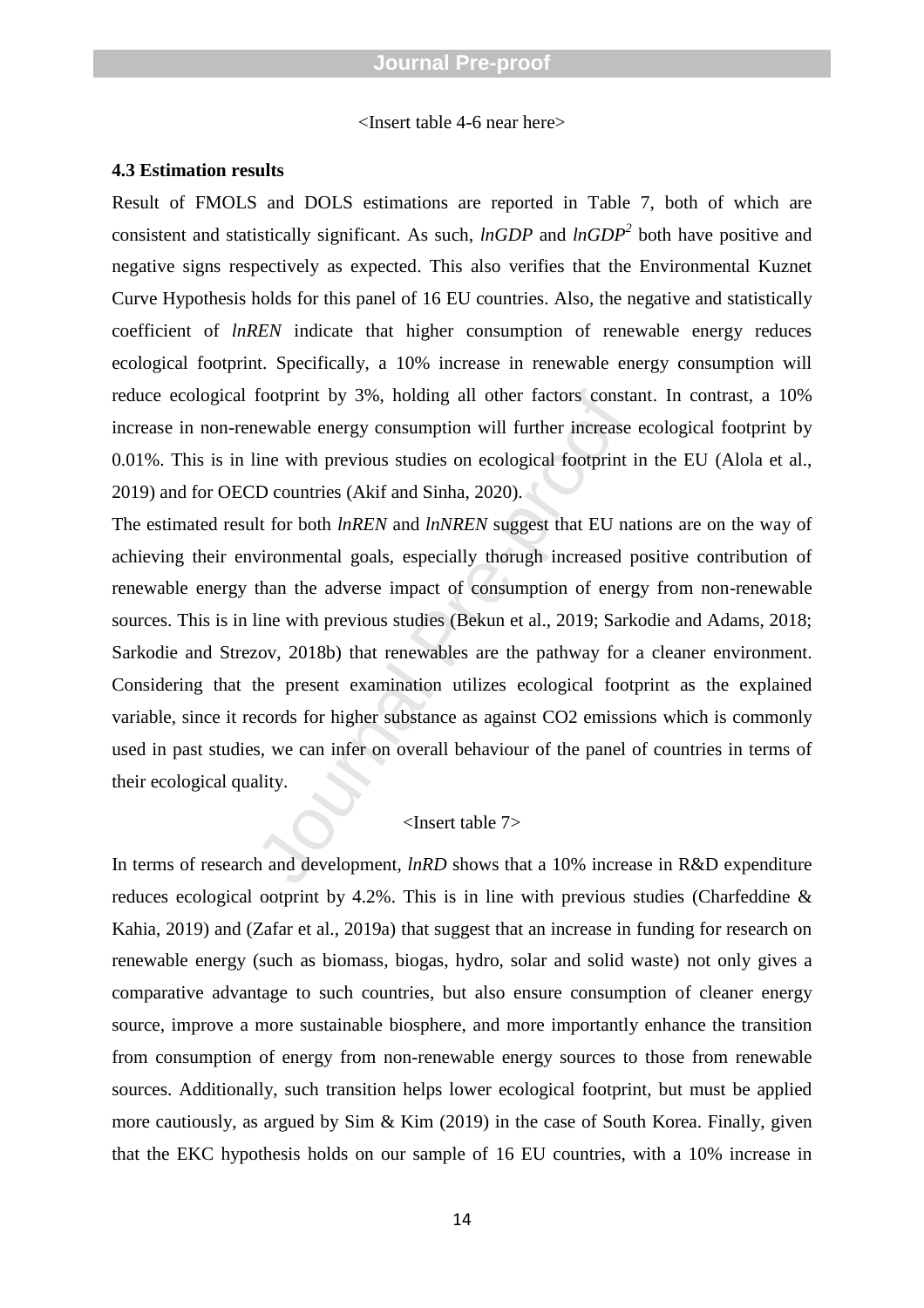*lnRGDP* generating a significant but arguably negligible increase in ecological footprint of 0.002%, our study supports more investment in research and development expenditure to further strengthen the transition to consumption of energy from renewable sources.

#### <Insert table 8>

acrifice the environment for continuous growth of<br>ration to the antagonistic impact of uncontrolled c<br>environment (Alola et al., 2019a, b). In the case of<br>cological footprint, there is a bidirectional causality<br>annisim bet In order to strengthen our arguments, panel causality test given by Dumitrescu and Hurlin (2012) was estimated as shown in table 8. From our result, real GDP per capita has a one way directional causality with ecological footprint for the panel of countries examined, and is a valuable policy insight. This suggests that both environmental and macroeconomic policy makers need not sacrifice the environment for continuous growth of the economy, but must give close consideration to the antagonistic impact of uncontrolled developmental goals on the quality of the environment (Alola et al., 2019a, b ). In the case of non -renewable energy consumption and ecological footprint, there is a bidirectional causality. This means that there is a feedback mechanisim between both variable. Hence, more non -renewable energy has the potential to affect ecological footprint and vice -versa. In a similar fashion, a bidirectional granger causality also exists between research and development and ecological footprint as well as between renewable energy consumption and ecological footprint. For R&D, the statistically significant granger causality suggest that an effort to boost spending on R&D in order to transit from non -renewable to renewable energy consumption will drive ecological footprint, as both variables (*lnREN* and *lnNREN*) both granger cause ecological footprint. Finally, the present study validated all the *apriori* hypotheses one and two of the study. The study establish that there is a long run convergence (equiilirum) relationship between the study variables. This is consistent with the study of Alola et al (2019) for the case of US and Bekun et al (2019a,b) for selected EU countries and South Africa respectively.

#### **5. Conclusions and Poliy Direction**

Studies on the energy -growth nexus has been well -documented in the literature, with interconnection among renewable, non -renewable consumption and real GDP per capita been on top of the research agenda. This study extends the body of knowledge by introducing research and expenditure development in the Environmental Kuznets Curve Hypothesis, specifically for 16 European countries (Austria; Belgium; Bulgaria; Cyprus; Denmark; Finland; France; Germany; Greece; Ireland; Italy; Netherlands; Portugal; Spain; Sweden; and United Kingdom) over the period 199 7 to 2014. The FMOLS and DOLS approaches were employed to examine the long -run relationship between ecological footprint, economic growth, research and development expenditure, renewable and non -renweeable energy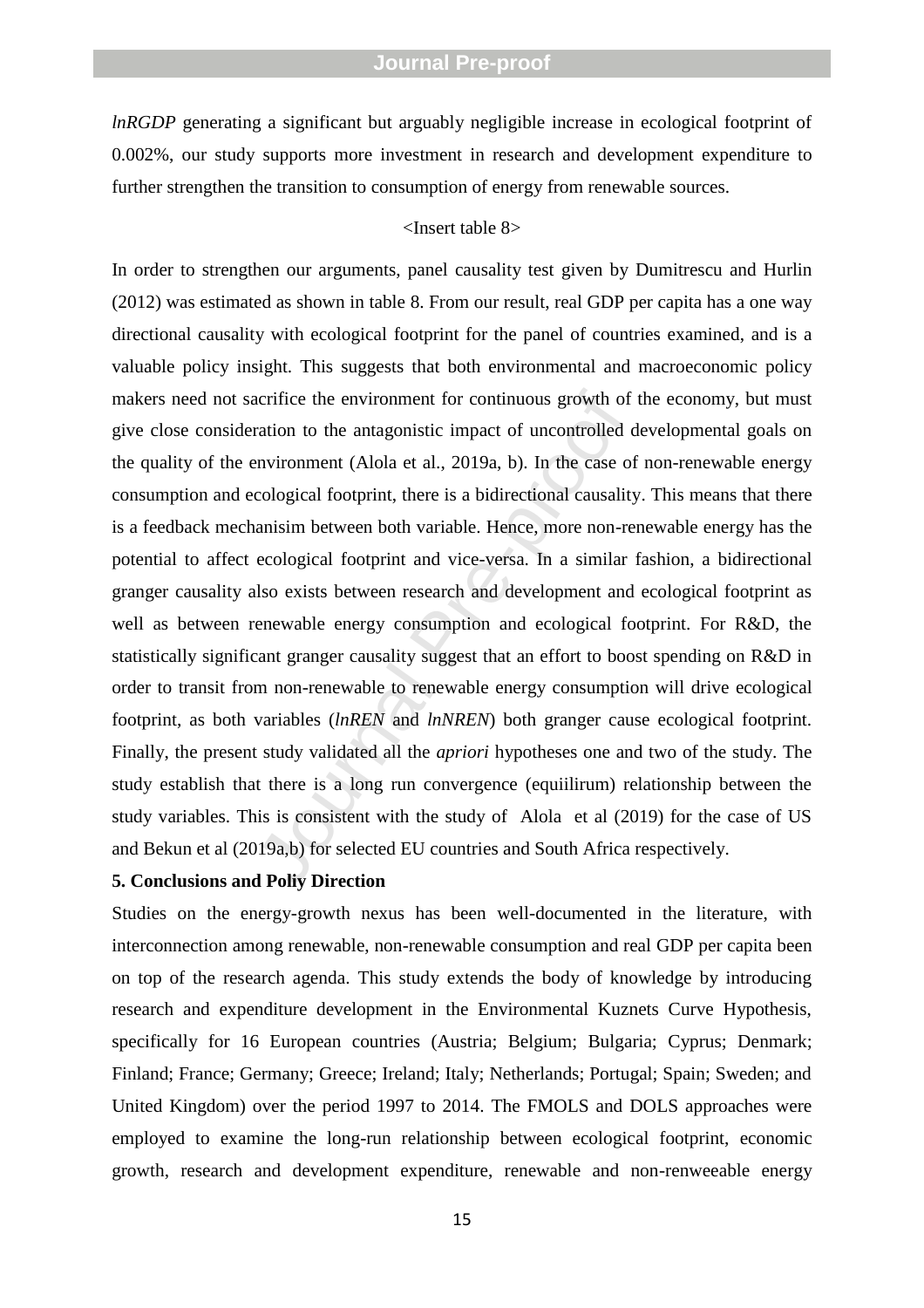consumption. The current study validates the presence of Environmental Kuznet Curve Hypothesis (EKC) holds for this panel of EU countries examined. This outcome is insightful for policymakers in the blocs investigated. While a negative and significant long -run equilibrium relationship is observed between ecological footprint and renewable energy consumption, as well as ecological footprint and research and development expenditure, economic growth and nonrenewable energy consumption are found to wield more alteration on goals of environmental sustainability.

very EU nation examined in the current study. Suc<br>ward achieving a sustainable ecological footprint a<br>portion of renewable energy consumption in the<br>newable energy demonstrates strength to m<br>lities. The desirable impact of On policy direction, a conceivable clarification of this achievement is credited to the responsibility of every EU nation examined in the current study. Such responsibility should be further aimed toward achieving a sustainable ecological footprint and cleaner environment by expanding the portion of renewable energy consumption in the ocuntry's energy mix. Conclusively, renewable energy demonstrates strength to mitigate EU countries environmental qualities. The desirable impact of renewable energy consumption on quality of the environment is also seen in the pivotal role of expenditure in R&D for sustainable economic expansion. This implies that EU government administrators need to reinforce policies to improve public - private partnership in R&D especially in energy efficiency. This implied the need for policy makers to share of renewable energy mix in order to attain sustainable economic growth without compromise on quality of the environment. All the more along these lines, the vast majority of the nations analyzed is a signatory to the Kyoto Protocol and Paris accord. Regardless, there is still a need to keep up the present energy in the light of arousing global awareness on potentials for advancing research and development as a feasible solution to transiting from non -renewable to renewable energy sources. Consequently, further research on the mediating role of R&D ought to incorporate more countries so as to present a larger global perspective.

### **References**

- Acheampong, A.O., Adams, S., Boateng, E., 2019. Do globalization and renewable energy contribute to carbon emissions mitigation in Sub -Saharan Africa? Sci. Total Environ. 677, 436 –446. https://doi.org/10.1016/j.scitotenv.2019.04.353
- Akif, M., Sinha, A., 2020. Renewable , non -renewable energy consumption , economic growth , trade openness and ecological footprint : Evidence from organisation for economic Co -operation and development countries. J. Clean. Prod. 242, 118537. https://doi.org/10.1016/j.jclepro.2019.118537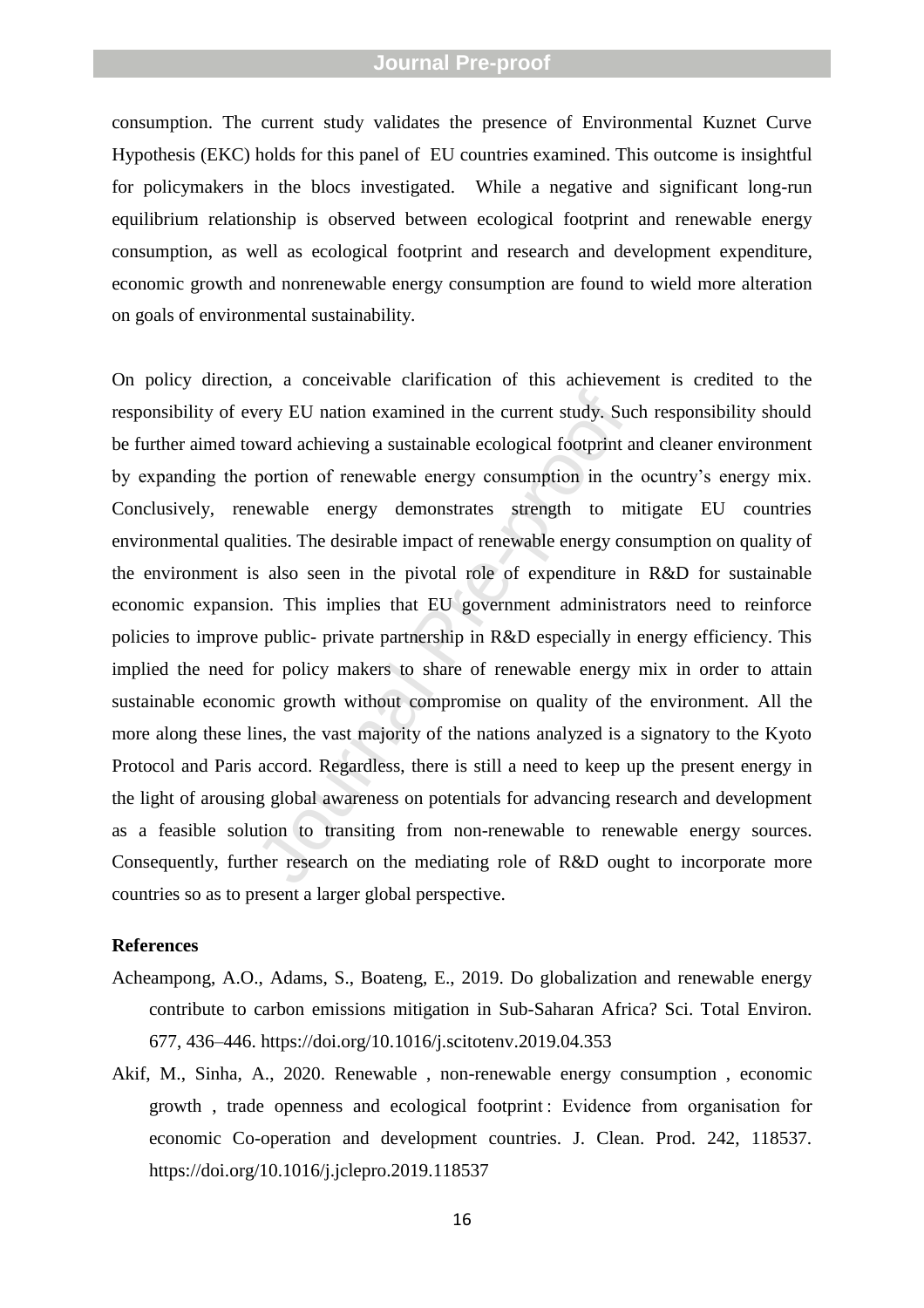- Al -Mulali, U., Fereidouni, H.G., Lee, J.Y.M., 2014. Electricity consumption from renewable and no n -renewable sources and economic growth: Evidence from Latin American countries. Renew. Sustain. Energy Rev. 30, 290 –298. https://doi.org/10.1016/j.rser.2013.10.006 .
- Alola, A. A. (2019a). The trilemma of trade, monetary and immigration policies in the United States: Accounting for environmental sustainability. *Science of The Total Environment* , *658*, 260 -267.
- Alola, A. A. (2019b). Carbon emissions and the trilemma of trade policy, migration policy and health care in the US. *Carbon Management* , *10*(2), 209 -218.
- n, F.V., Sarkodie, S.A., 2019. Dynamic impact of<br>ty rate, renewable and non-renewable energy cons<br>in Europe. Sci. Total Environ.<br>/10.1016/j.scitotenv.2019.05.139.<br>iner, K., Alola, U. V., & Saint Akadiri, S. (2019).<br>gration Alola, A.A., Bekun, F.V., Sarkodie, S.A., 2019. Dynamic impact of trade policy, economic growth, fertility rate, renewable and non -renewable energy consumption on ecological footprint in Europe. Sci. Total Environ. 685, 702 702-709. https://doi.org/10.1016/j.scitotenv.2019.05.139 .
- Alola, A. A., Yalçiner, K., Alola, U. V., & Saint Akadiri, S. (2019). The role of renewable energy, immigration and real income in environmental sustainability target. Evidence from Europe largest states. Science of The Total Environment, 674, 307 -315.
- Asongu, S. A. (2018). CO2 emission thresholds for inclusive human development in sub Saharan Africa. Environmental Science and Pollution Research, 25(26), 26005 -26019.
- Asongu, S. A., Le Roux, S., &Biekpe, N. (2017). Environmental degradation, ICT and inclusive development in Sub -Saharan Africa. Energy Policy, 111, 353 -361.
- Bazan, G., 1997. UCLA Electronic Green Journal Title Our Ecological Footprint: reducing human impact on the earth Permalink Publication Date. Electron. Green J. 1.
- Bekun, F.V., Alola, A.A., Sarkodie, S.A., 2019. Toward a sustainable environment: Nexus between CO2 emissions, resource rent, renewable and nonrenewable energy in 16 -EU countries. Sci. Total Environ. 657, 1023 1023-1029. https://doi.org/10.1016/j.scitotenv.2018.12.104 .
- Bekun, F. V., Emir, F., & Sarkodie, S. A. (2019). Another look at the relationship between energy consumption, carbon dioxide emissions, and economic growth in South Africa. *Science of the Total Environment* , *655*, 759 -765.
- Boontome, P., Therdyothin, A., Chontanawat, J., 2017. ScienceDirect ScienceDirect Investigating the causal relationship between non -renewable Assessing the feasibility of using the heat demand -outdoor and renewable energy consumption , CO 2 emissions temperature function for a long-term district heat demand. Energy Procedia 138, 925– 930. https://doi.org/10.1016/j.egypro.2017.10.141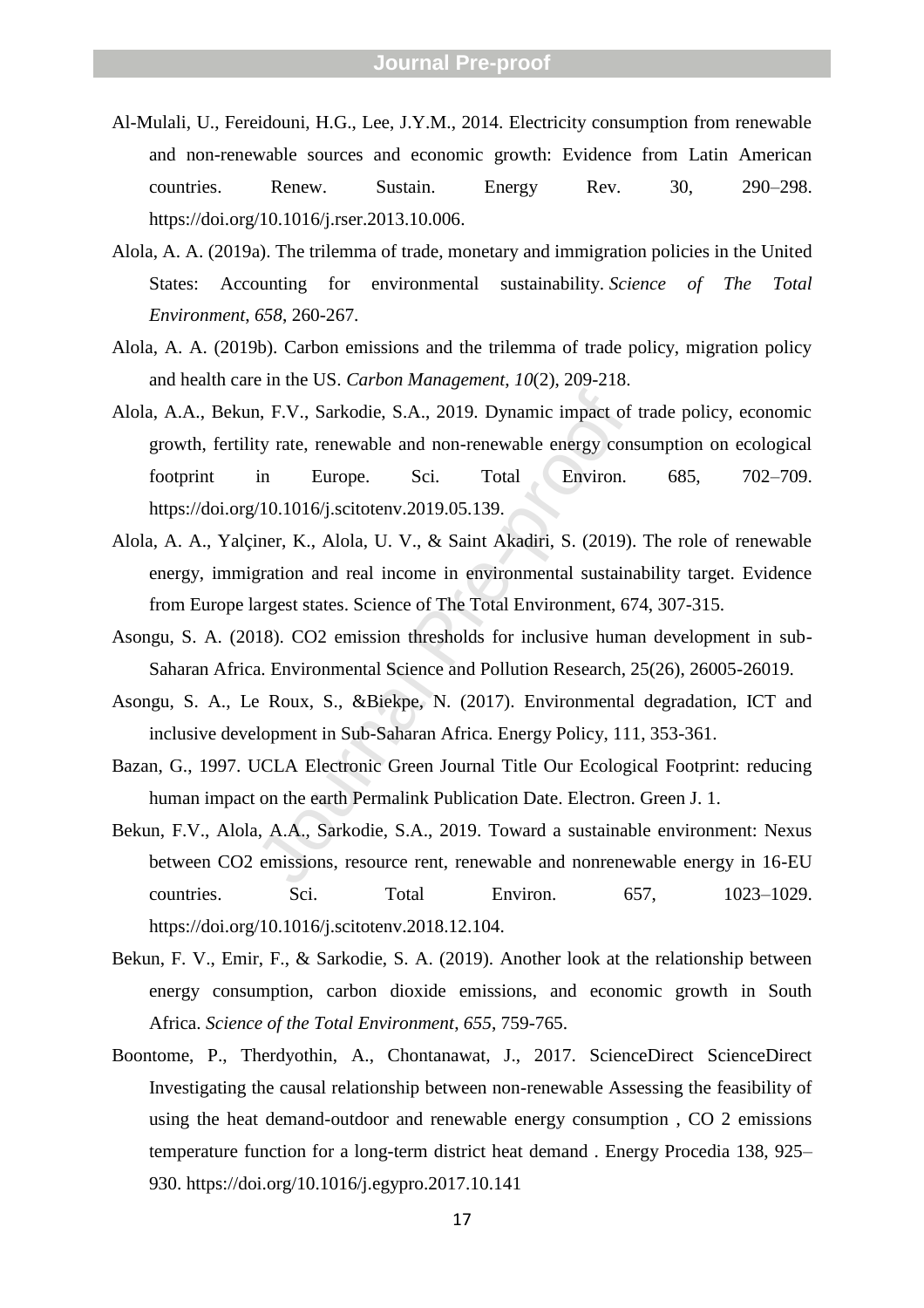- Charfeddine, L., Kahia, M., 2019. Impact of renewable energy consumption and fi nancial development on CO 2 emissions and economic growth in the MENA region : A panel vector autoregressive ( PVAR ) analysis. Renew. Energy 139, 198 –213. https://doi.org/10.1016/j.renene.2019.01.010
- Chu, X., Deng, X., Jin, G., Wang, Z., Li, Z., 2017. Ecological security assessment based on ecological footprint approach in Beijing -Tianjin -Hebei region, China. Phys. Chem. Earth 101, 43 –51. https://doi.org/10.1016/j.pce.2017.05.001
- Dumitrescu, E. -I., Hurlin, C., 2012. Testing for Granger non -causality in heterogeneous panels. Econ. Model. 29, 1450 –1460. https://doi.org/10.1016/j.econmod.2012.02.014
- ., Zhang, H., Gao, Y., 2018. Assessment of h<br>vices in China from 2000 to 2014 based on an ecos<br>indic. 94, 468–481. https://doi.org/10.1016/j.ecolind<br>Humanity's growing Ecological Footprint: su<br>Glob. Footpr. Netw.<br>Chaudhry, Feng, Z., Cui, Y., Zhang, H., Gao, Y., 2018. Assessment of human consumption of ecosystem services in China from 2000 to 2014 based on an ecosystem service footprint model. Ecol. Indic. 94, 468 –481. https://doi.org/10.1016/j.ecolind.2018.07.015
- Galli, A., 2015. Humanity's growing Ecological Footprint: sustainable development implications. Glob. Footpr. Netw.
- Hanif, I., Aziz, B., Chaudhry, I.S., 2019. Carbon emissions across the spectrum of renewable and nonrenewable energy use in developing economies of Asia. Renew. Energy 143, 586 –595. https://doi.org/10.1016/j.renene.2019.05.032
- Hassan, S.T., Xia, E., Khan, N.H., Shah, S.M.A., 2019. Economic growth, natural resources, and ecological footprints: evidence from Pakistan. Environ. Sci. Pollut. Res. 26, 2929 – 2938. https://doi.org/10.1007/s11356 -018 -3803 - 3
- Info, A., 2019. Energy Conversion and Management 199. https://doi.org/10.1016/j.enconman.2019.111938
- Jorgenson, A.K., Clark, B., 2011. Societies consuming nature: A panel study of the ecological footprints of nations, 1960 -2003. Soc. Sci. Res. 40, 226 –244. https://doi.org/10.1016/j.ssresearch.2010.09.004
- Kao, C., 1999. Spurious regression and residual -based tests for cointegration in panel data. J. Econom. 90, 1–44. https://doi.org/10.1016/S0304-4076(98)00023-2
- Kao, C., Chiang, M.H., 2000. On the estimation and inference of a cointegrated regression in panel data. Adv. Econom. 15, 179–222. https://doi.org/10.1016/S0731-9053(00)15007-8
- Lei, K., Zhou, S., 2012. Per capita resource consumption and resource carrying capacity: A comparison of the sustainability of 17 mainstream countries. Energy Policy 42, 603 – 612. https://doi.org/10.1016/j.enpol.2011.12.030
- Liu, X., Zhang, S., Bae, J., 2017a. The impact of renewable energy and agriculture on carbon dioxide emissions: Investigating the environmental Kuznets curve in four selected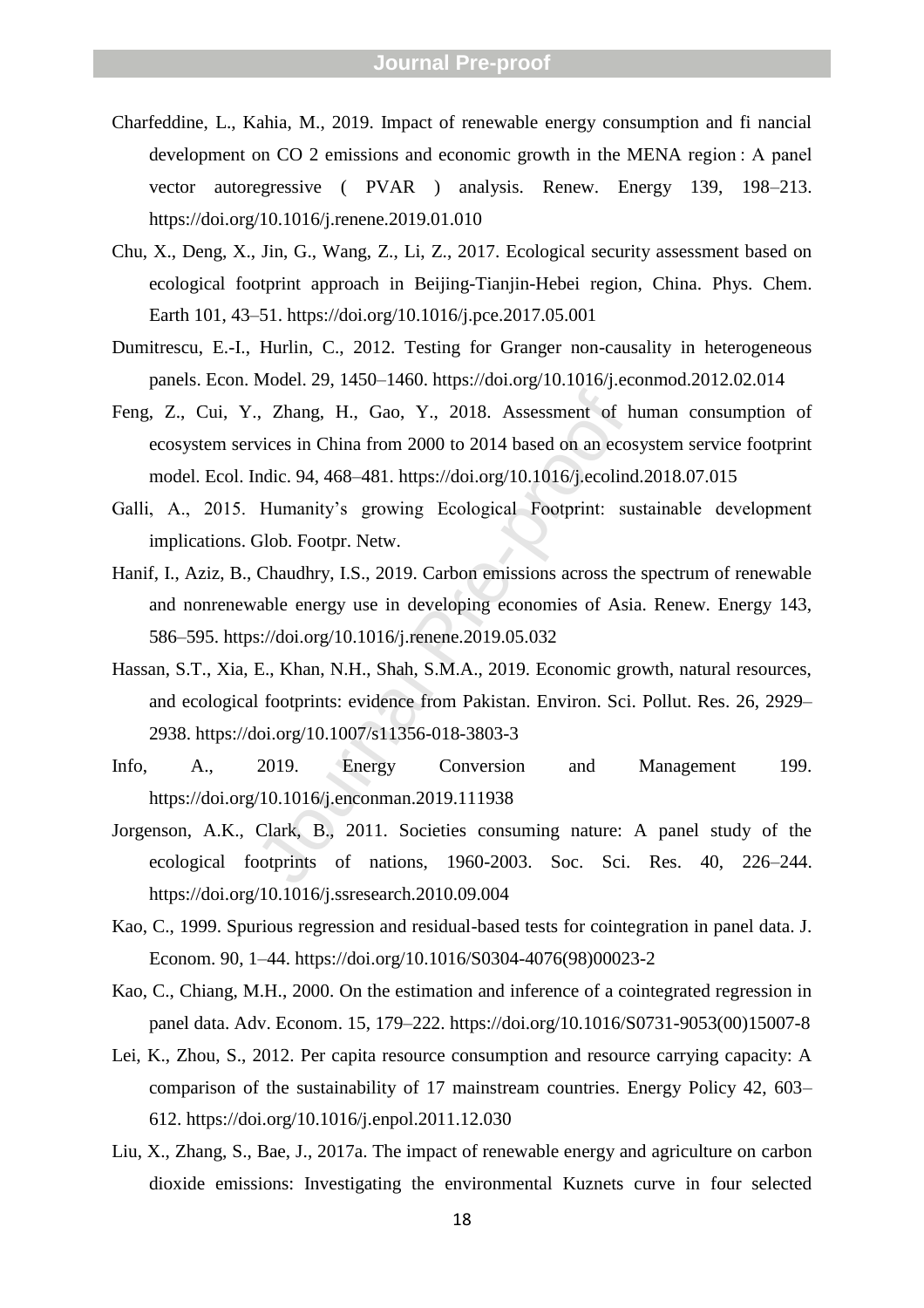ASEAN countries. J. Clean. Prod. 164, –1247. https://doi.org/10.1016/j.jclepro.2017.07.086

- Liu, X., Zhang, S., Bae, J., 2017b. The nexus of renewable energy -agriculture -environment in BRICS. Appl. Energy 204, 489 –496. https://doi.org/10.1016/j.apenergy.2017.07.077
- Long, X., Naminse, E.Y., Du, J., Zhuang, J., 2015. Nonrenewable energy, renewable energy, carbon dioxide emissions and economic growth in China from 1952 to 2012. Renew. Sustain. Energy Rev. 52, 680 –688. https://doi.org/10.1016/j.rser.2015.07.176
- Nathaniel, S., Nathaniel, S., 2019. Ecological footprint , urbanization , and energy consumption in South Africa : including the excluded.
- Ozcan, B., Ozturk, I., 2019. Renewable energy consumption -economic growth nexus in emerging countries: A bootstrap panel causality test. Renew. Sustain. Energy Rev. 104, 30 –37. https://doi.org/10.1016/j.rser.2019.01.020
- Ozcan, B., Tzeremes, P.G., Tzeremes, N.G., 2019. Energy consumption, economic growth and environmental degradation in OECD countries. Econ. Model. https://doi.org/10.1016/j.econmod.2019.04.010 .
- Ozturk, Ilhan, and Usama Al -Mulali. "Investigating the Trans -boundary of Air Pollution Between the BRICS and Its Neighboring Countries: An Empirical Analysis." Energy and Environmental Strategies in the Era of Globalization. Springer, Cham, 2019. 35 -59.
- Ozturk, I., Al -Mulali, U., & Solarin, S. A. (2019). The control of corruption and energy efficiency relationship: an empirical note. Environmental Science and Pollution Research, 1 -7.
- I., I., 2019. Renewable energy consumption-econ untries: A bootstrap panel causality test. Renew. Sus (doi.org/10.1016/j.rser.2019.01.020<br>eas, P.G., Tzeremes, N.G., 2019. Energy consump nmental degradation in OECD countri Pradhan, R. P., Arvin, M. B., Nair, M., Bennett, S. E., & Hall, J. H. (2018). The dynamics between energy consumption patterns, financial sector development and economic growth in Financial Action Task Force (FATF) countries. Energy, 159, 42 -53.
- Pedroni, P., 2004. Panel Cointegration: Asymptotic and Finite Sample Properties of Pooled Time Series Tests with an Application to the PPP Hypothesis. Econom. Theory 20, 597 – 625. https://doi.org/10.1017/S0266466604203073
- Pedroni, P., 2001. Purchasing Power Parity Tests in Cointegrated Panels. Rev. Econ. Stat. 83, 727 –731. https://doi.org/10.1162/003465301753237803
- Pedroni, P., 1999. Critical Values for Cointegration Tests in Heterogeneous Panels with Multiple Regressors. Oxf. Bull. Econ. Stat. 61, 653 –670.
- Saint Akadiri, S., Bekun, F. V., & Sarkodie, S. A. (2019). Contemporaneous interaction between energy consumption, economic growth and environmental sustainability in South Africa: What drives what?. *Science of the total environment* , *686*, 468 -475.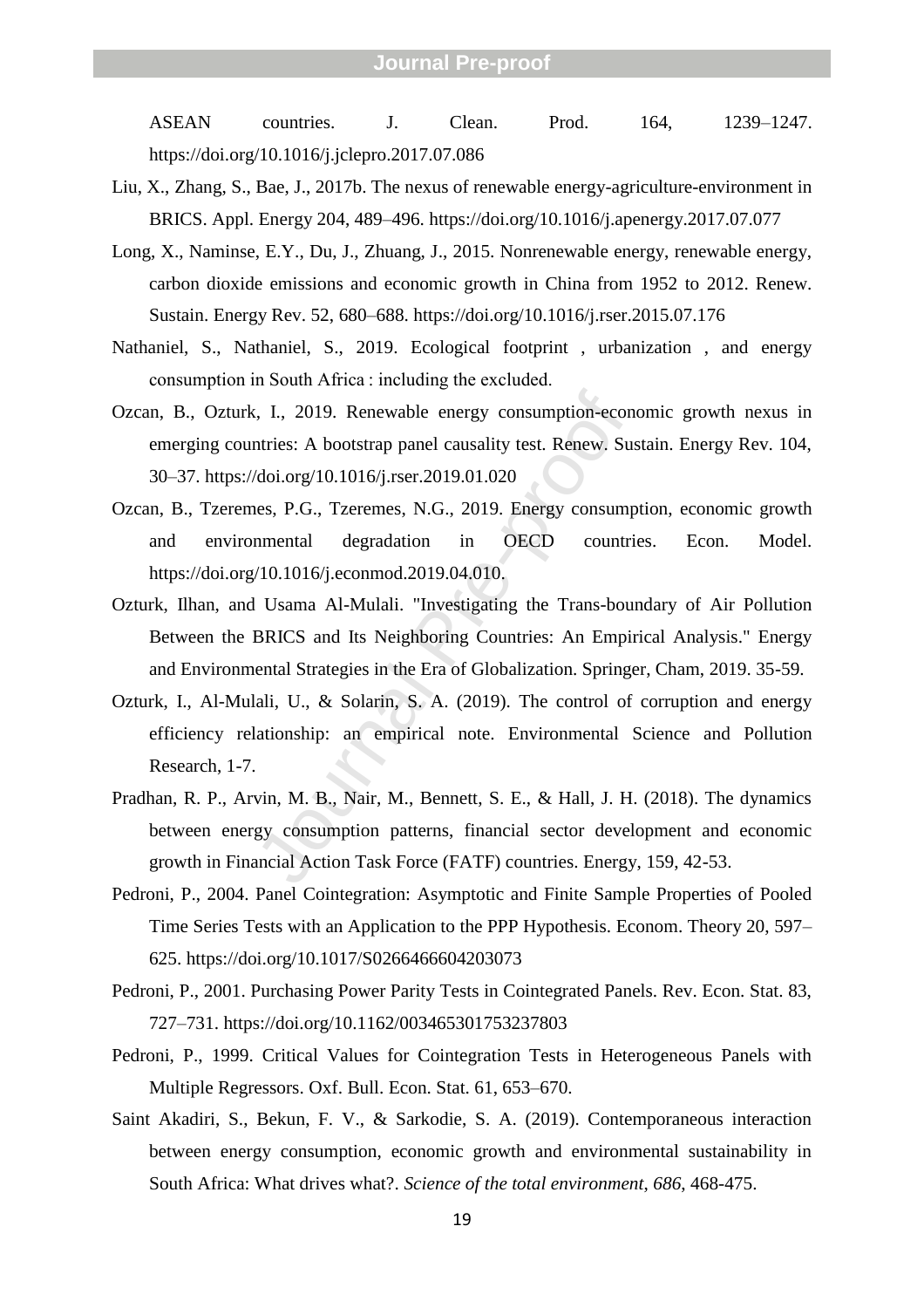- Sarkodie, S.A., Adams, S., 2018. Renewable energy, nuclear energy, and environmental pollution: Accounting for political institutional quality in South Africa. Sci. Total Environ. 643, 1590 –1601. https://doi.org/10.1016/j.scitotenv.2018.06.320 .
- Sarkodie, S. A., & Ozturk, I. (2020). Investigating the environmental Kuznets curve hypothesis in Kenya: a multivariate analysis. Renewable and Sustainable Energy Reviews, 117, 109481.
- Sarkodie, S.A., Strezov, V., 2018a. Science of the Total Environment Assessment of contribution of Australia ' s energy production to CO 2 emissions and environmental degradation using statistical dynamic approach. Sci. Total Environ. 639, 888 –899. https://doi.org/10.1016/j.scitotenv.2018.05.204
- Sarkodie, S.A., Strezov, V., 2018b. Assessment of contribution of Australia's energy production to CO2 emissions and environmental degradation using statistical dynamic approach. Sci. Total Environ. 639, –899. https://doi.org/10.1016/j.scitotenv.2018.05.204
- $/10.1016/j.scitotenv.2018.05.204$ <br>trezov, V., 2018b. Assessment of contribution<br>CO2 emissions and environmental degradation us<br>Sci. Total Environ.<br> $/10.1016/j.scitotenv.2018.05.204$ <br>ganathan, N., Zeshan, M., Zaman, K., 2015. D<br>add i Shahbaz, M., Loganathan, N., Zeshan, M., Zaman, K., 2015. Does renewable energy consumption add in economic growth? An application of auto -regressive distributed lag model in Pakistan. Renew. Sustain. Energy Rev. 44, 576 576–585. https://doi.org/10.1016/j.rser.2015.01.017
- Sharif, A., Raza, S.A., Ozturk, I., Afshan, S., 2019. The dynamic relationship of renewable and nonrenewable energy consumption with carbon emission: A global study with the application of heterogeneous panel estimations. Renew. Energy 133, 685 –691. https://doi.org/10.1016/j.renene.2018.10.052
- Siche, J.R., Agostinho, F., Ortega, E., Romeiro, A., 2008. Sustainability of nations by indices: Comparative study between environmental sustainability index, ecological footprint and the emergy performance indices. Ecol. Econ. 66, 628 –637. https://doi.org/10.1016/j.ecolecon.2007.10.023
- Sikder, A., Inekwe, J., Bhattacharya, M., 2019. Economic output in the era of changing energy -mix for G20 countries : New evidence with trade openness and research and development investment. Appl. Energy 235, 930-938. https://doi.org/10.1016/j.apenergy.2018.10.092
- Sim, J., Kim, C., 2019. The value of renewable energy research and development investments with default consideration. Renew. Energy 143, 530-539. https://doi.org/10.1016/j.renene.2019.04.140
- Sonu, G., Binod, P., Sonika, G.R., Health, P., 2011. Ecological Footprint: A tool for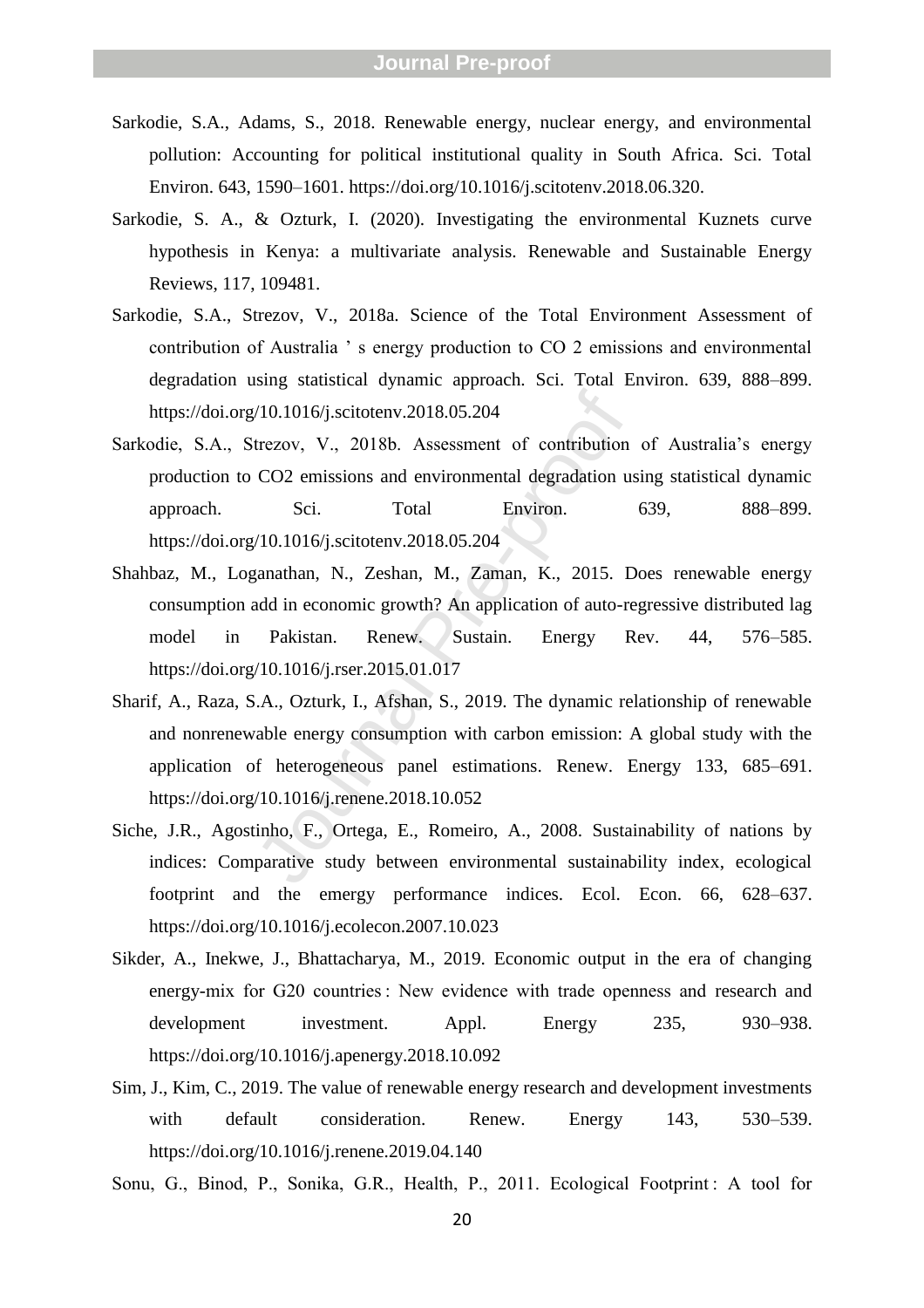measuring Sustainable development. Int. J. Environ. Sci. 2, 140 –144.

- Søren, J., 1991. Estimation and Hypothesis Testing of Cointegration Vectors in Gaussian Vector Autoregressive Models. Econometrica 59, 1551 –1580.
- Ulucak, R., Apergis, N., 2018. Does convergence really matter for the environment? An application based on club convergence and on the ecological footprint concept for the EU countries. Environ. Sci. Policy 80, 21  $21 - 27$ . https://doi.org/10.1016/j.envsci.2017.11.002
- Wackernagel, M., 2002. What We Use and What We Have: Ecological Footprint and Ecological Capacity. Redefining Prog. 1 –8.
- Wesseh, P.K., Lin, B., 2017. Is renewable energy a model for powering Eastern African countries transition to industrialization and urbanization? Renew. Sustain. Energy Rev. 75, 909 –917. https://doi.org/10.1016/j.rser.2016.11.071
- Yao, S., Zhang, S., Zhang, X., 2019. Renewable energy, carbon emission and economic growth: A revised environmental Kuznets Curve perspective. J. Clean. Prod. 235, 1338 – 1352. https://doi.org/10.1016/j.jclepro.2019.07.069
- B., 2017. Is renewable energy a model for povaluation to industrialization and urbanization? Renewable then the energy of Muslim Contents://doi.org/10.1016/j.rser.2016.11.071<br>
F., Zhang, X., 2019. Renewable energy, carbon Zafar, M.W., Shahbaz, M., Hou, F., Sinha, A., 2019a. From nonrenewable to renewable energy and its impact on economic growth: The role of research & development expenditures in Asia -Pacific Economic Cooperation countries. J. Clean. Prod. 212, 1166 –1178. https://doi.org/10.1016/j.jclepro.2018.12.081
- Zafar, M.W., Zaidi, S.A.H., Khan, N.R., Mirza, F.M., Hou, F., Kirmani, S.A.A., 2019b. The impact of natural resources, human capital, and foreign direct investment on the ecological footprint: The case of the United States. Resour. Policy 63, 101428. https://doi.org/10.1016/j.resourpol.2019.101428
- Zhang, X.H., Hu, H., Han, J., Deng, S.H., Xao, H., Peng, H., Li, Y.W., Shen, F., Yang, X.Y., Wu, J., Zhang, Y.Z., Qi, H., 2012. Several novel indicators being applied to analyze the relationships between Chinese economic growth, energy consumption and its impact of emissions. Ecol. Indic. 15, 52 –62. https://doi.org/10.1016/j.ecolind.2011.09.026
- Zhang, X.H., Zhang, R., Wu, L.Q., Deng, S.H., Lin, L.L., Yu, X.Y., 2013. The interactions among China's economic growth and its energy consumption and emissions during 1978 - 2007. Ecol. Indic. 24, 83 –95. https://doi.org/10.1016/j.ecolind.2012.06.004
- Zhao, S., Li, Z., Li, W., 2005. A modified method of ecological footprint calculation and its application. Ecol. Modell. 185, 65 –75. https://doi.org/10.1016/j.ecolmodel.2004.11.016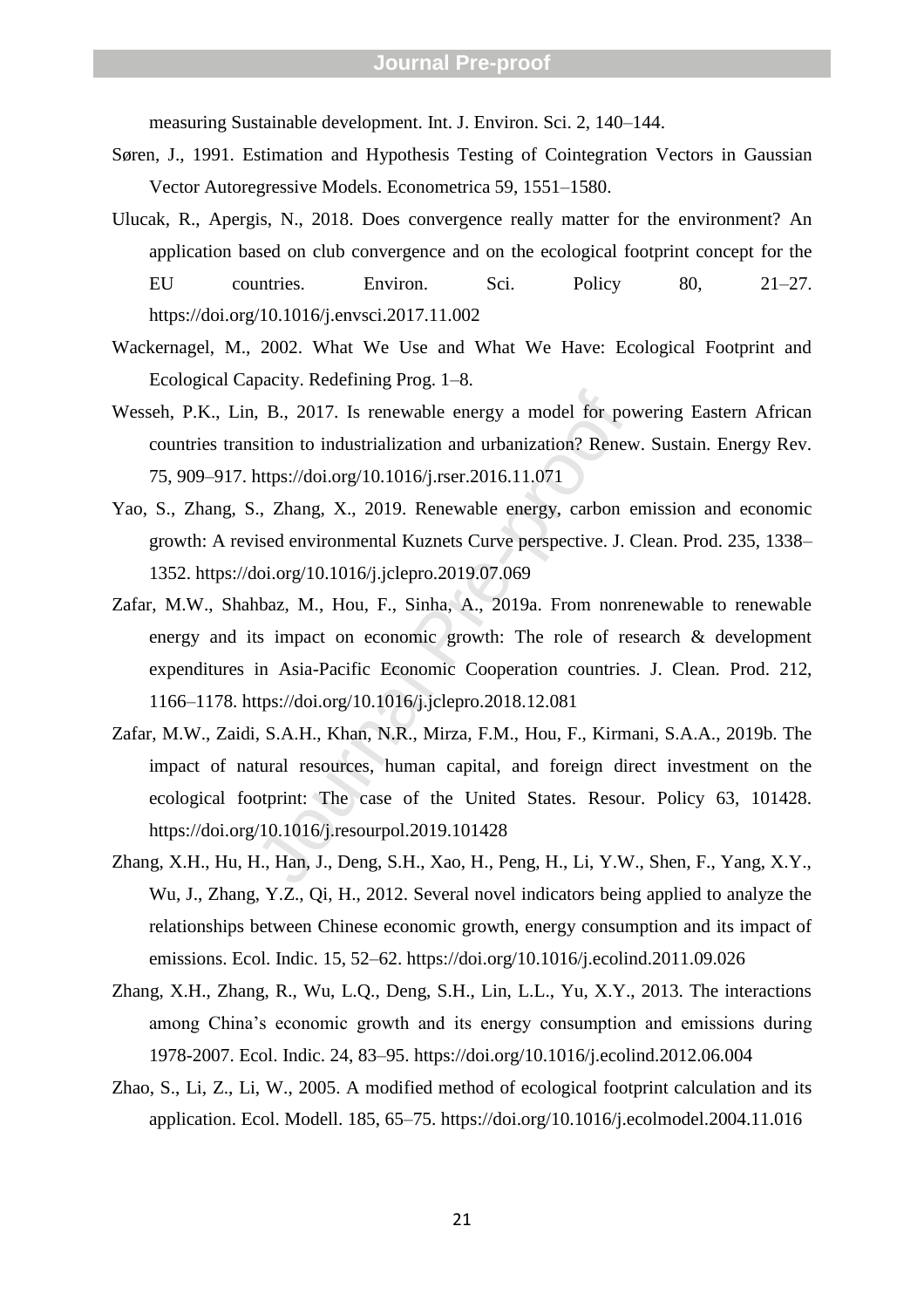



*Source: Author's compilation (Data source: World Bank Development Indicator)*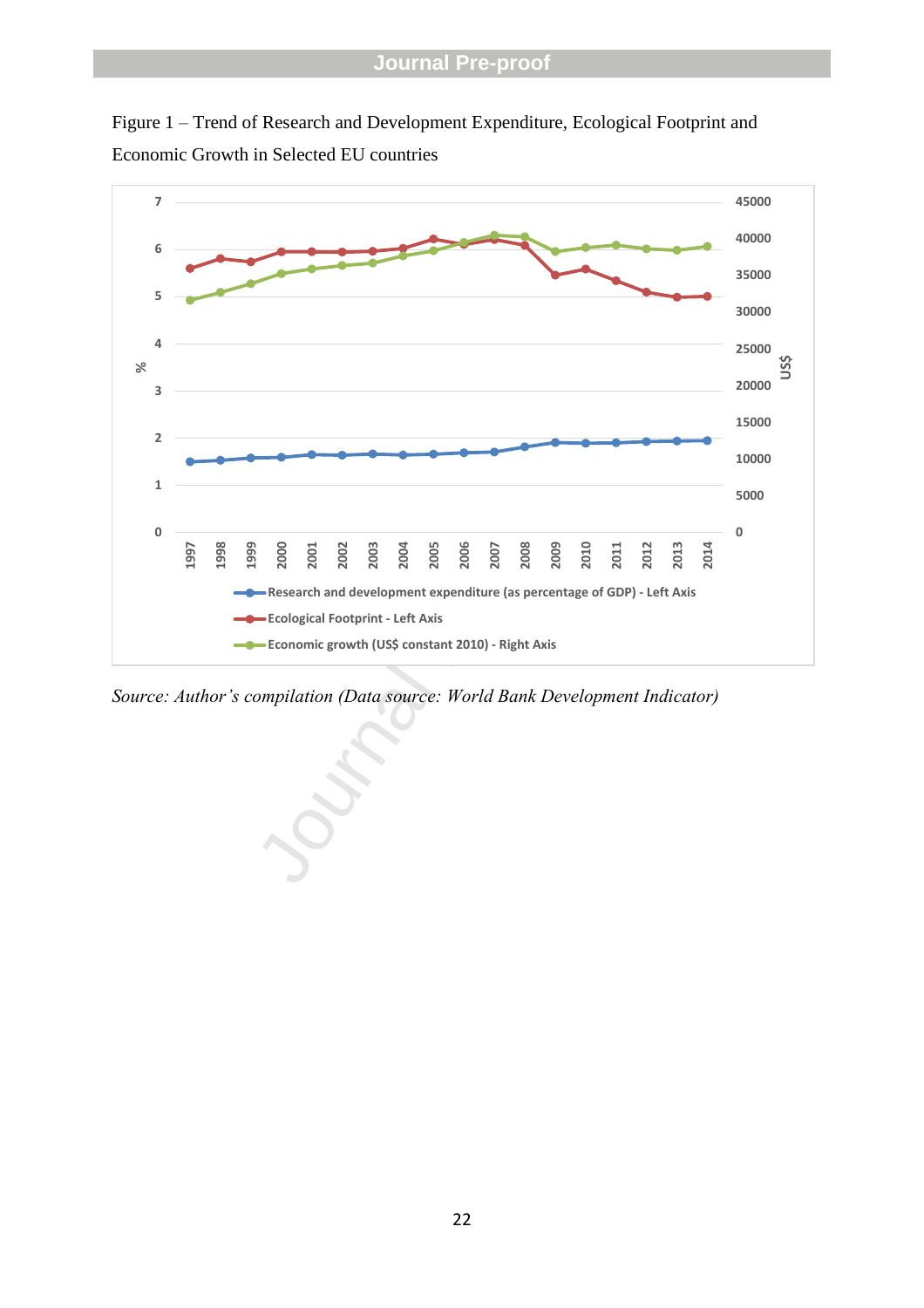

Figure 2 – REC and NREC of EU countries.

*Source: Author's compilation (Data source: World Bank Development Indicator)*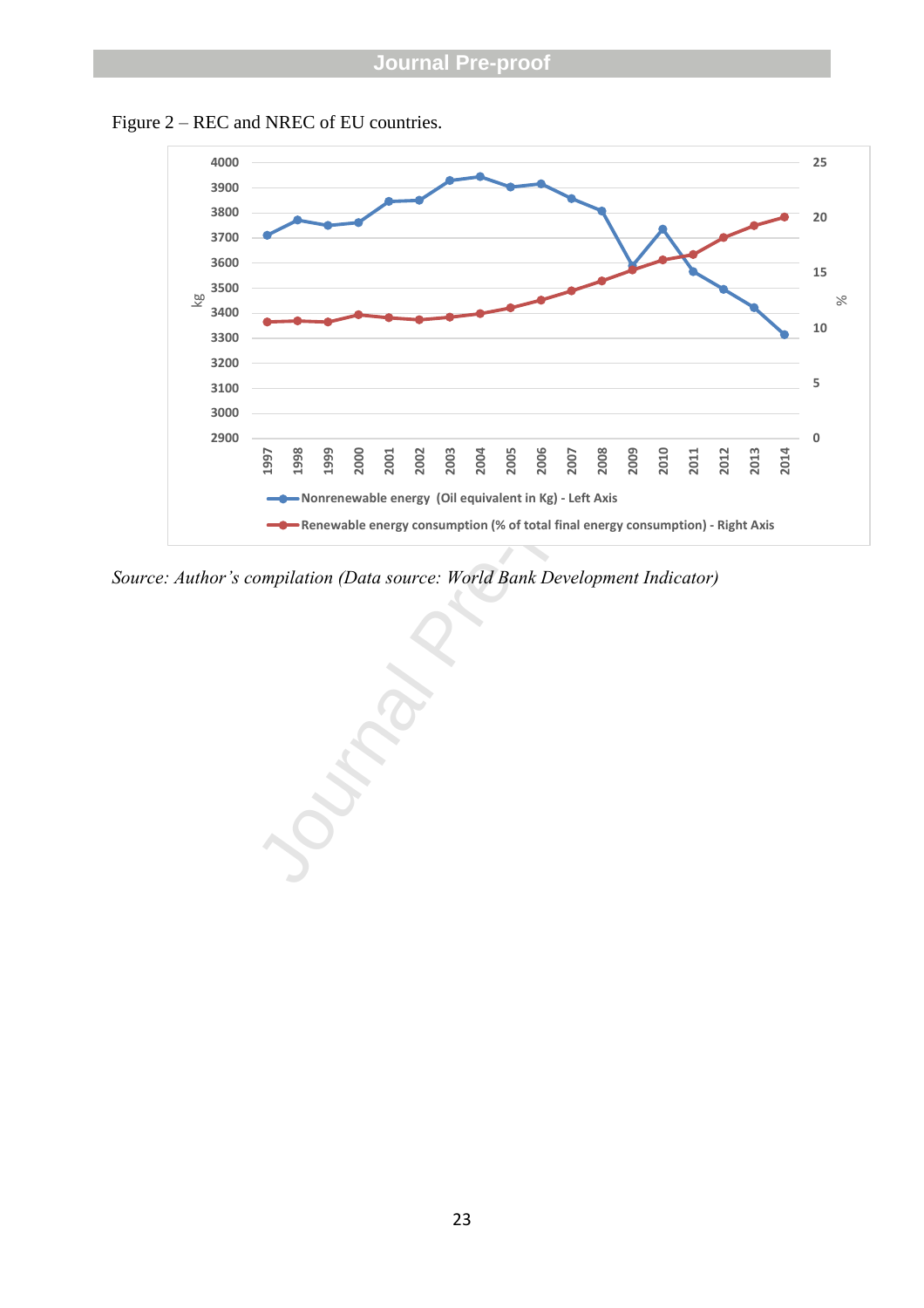| Variable Name                        | Symbol    | Unit                     | Source |
|--------------------------------------|-----------|--------------------------|--------|
| <b>Ecological Footprint</b>          | EFP       | Global hectares          | WDI    |
| <b>Real Gross Domestic Product</b>   | GDP       | <b>Constant USD 2010</b> | WDI    |
| <b>Research and Development</b>      | <b>RD</b> | percentage of GDP        | WDI    |
| Nonrenewable Energy Consumption NREN |           | Share of fossil energy   | WDI    |
| Renewable Energy Consumption         | REN       | Oil equivalent in Kg     | WDI    |

#### Table 1: Data Description

**Note**: All data were sourced from the WDI (world development indicators). Economic growth is measured in (United States Dollars, US\$ constant 2010), renewable energy consumption in (% of total final energy consumption). Also, nonrenewable energy in oil equivalent in Kilogram (Kg) while research and development as a percentage of GDP.

Ournal Press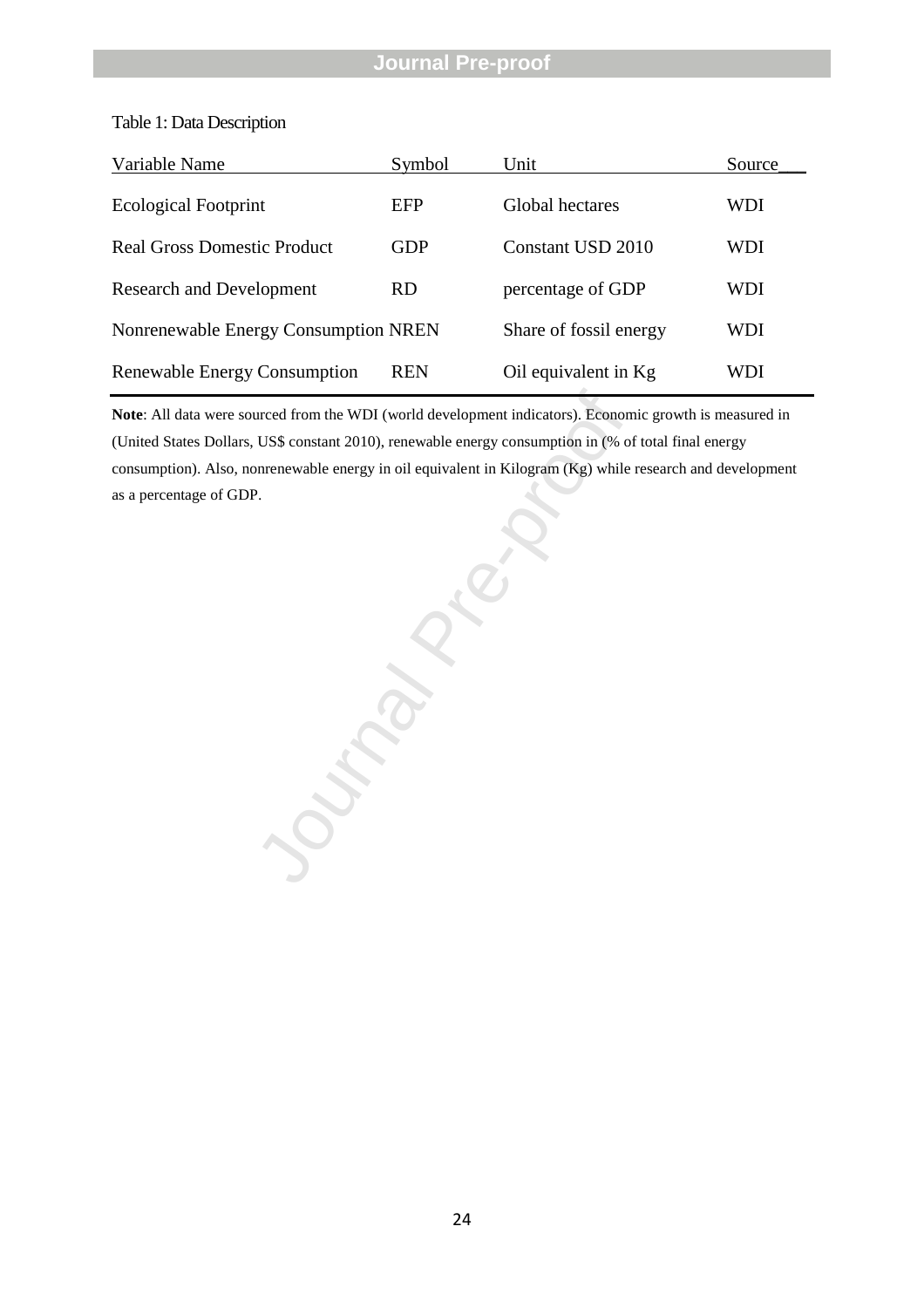|                     | lnEFP     | lnGDP     | <i>lnNREN</i> | <i>lnREN</i> | lnRD       |
|---------------------|-----------|-----------|---------------|--------------|------------|
| Mean                | 1.7423    | 10.4263   | 8.170192      | 2.187772     | 0.361007   |
| Median              | 1.7374    | 10.5769   | 8.185317      | 2.190248     | 0.519103   |
| Maximum             | 2.1743    | 11.0215   | 8.872747      | 3.910993     | 1.363760   |
| Minimum             | 1.1130    | 8.2296    | 7.431173      | $-0.15915$   | $-1.60321$ |
| Std. Dev.           | 0.2105    | 0.5429    | 0.329282      | 0.988787     | 0.672158   |
| <b>Skewness</b>     | $-0.5796$ | $-2.4029$ | 0.151677      | $-0.29627$   | $-0.72888$ |
| Kurtosis            | 3.4457    | 9.0123    | 2.145880      | 2.354254     | 2.720371   |
| <b>Observations</b> |           | 288       | 288           | 288          | 288        |

### Table 2: Descriptive statistics for the EU for the underlined variables

Journal Pre-**Note**: The ln is the logarithmic values for EFP: Ecological footprint, GDP: Gross domestic product, REN: Renewable energy consumption, NREN: Nonrenewable energy consumption, and RD: Research and development. The Std. Dev is the standard deviation.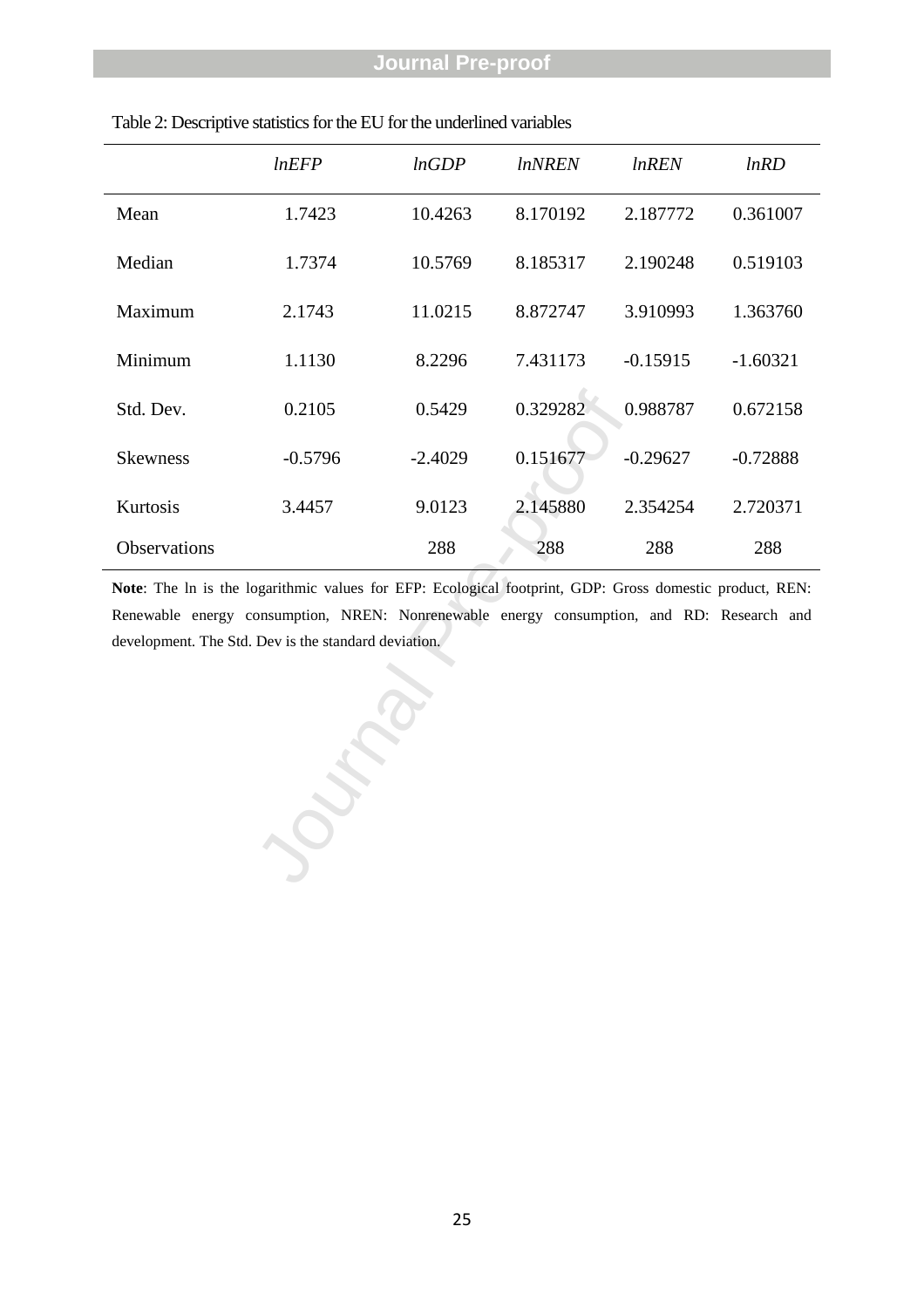| Table 3: Correlation Coefficient |  |
|----------------------------------|--|
|                                  |  |

| Matrix        |             |              |               |              |      |
|---------------|-------------|--------------|---------------|--------------|------|
|               | lnEFP       | <b>lnGDP</b> | <b>InNREN</b> | <b>lnREN</b> | lnRD |
| lnEFP         |             |              |               |              |      |
| lnGDP         | 0.7528*     |              |               |              |      |
| <b>InNREN</b> | $0.6803*$   | $0.5616*$    |               |              |      |
| lnREN         | $-0.1062**$ | 0.0109       | 0.0797        |              |      |
| lnRD          | $0.5346*$   | $0.6702*$    | $0.8105*$     | 0.3220       |      |

**Note**: The ln is the logarithmic values for EFP: Ecological footprint, GDP: Gross domestic product, REN: Renewable energy consumption, NREN: Nonrenewable energy consumption, and RD: Research and development. Also, the Std. Dev is the standard deviation while \* and \*\* indicate the statistically significant level 1% and 5% respectively.

Journal Pre-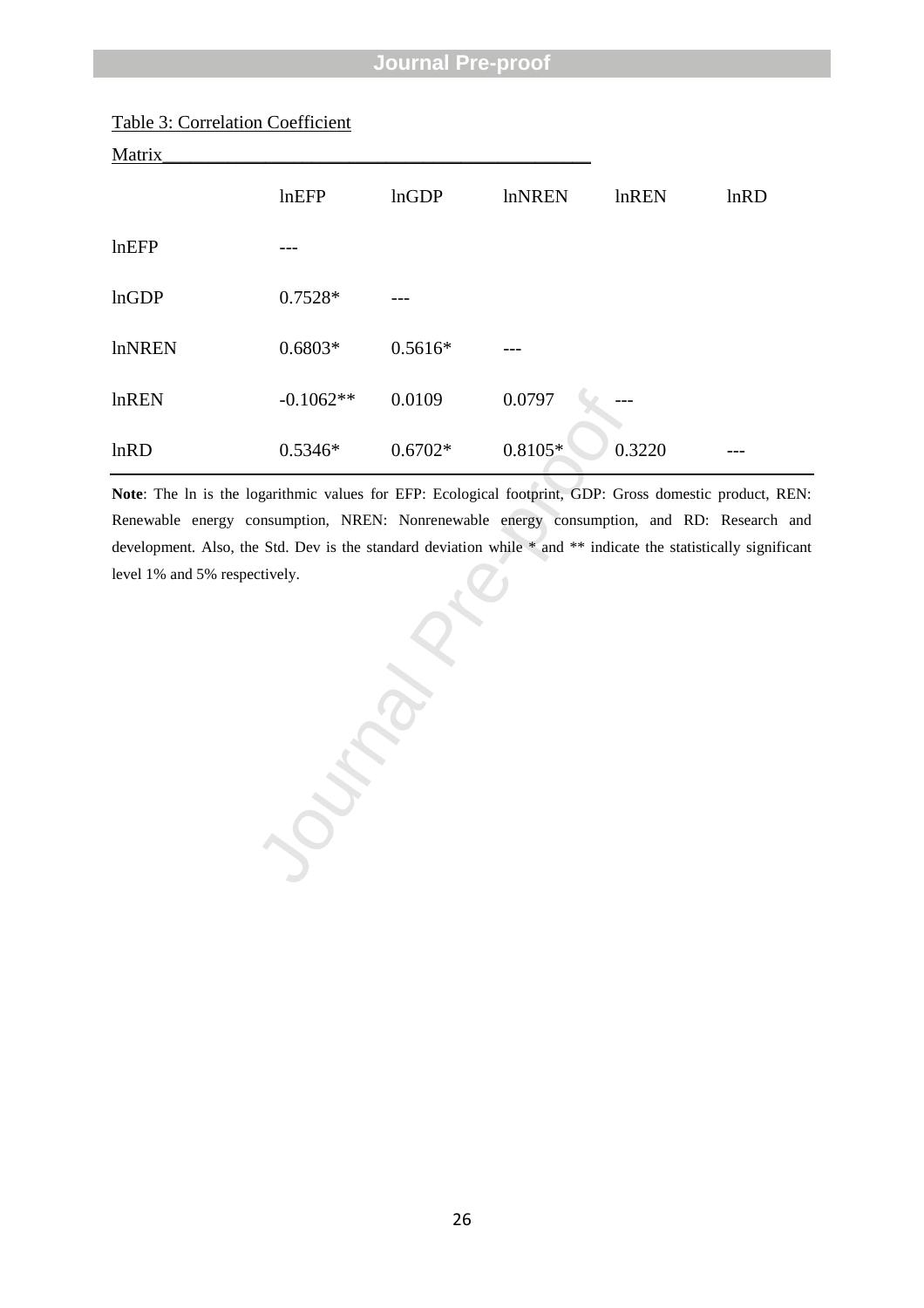|                               | ADF-Fisher |          | Im, Pesaran Shin                                                                                            |                        |  |
|-------------------------------|------------|----------|-------------------------------------------------------------------------------------------------------------|------------------------|--|
|                               | Level      |          | Level                                                                                                       | $\Delta$               |  |
| lnrgdp                        | 25.3499    | 72.6194* | 0.7507                                                                                                      | $-4.2593$ <sup>*</sup> |  |
| lngdpsq                       | 48.6515    | 70.2407* | $-2.375*$                                                                                                   | $-4.1902*$             |  |
| lnnren                        | 15.2683    | 94.5382* | 3.7769                                                                                                      | $-6.2409$ <sup>*</sup> |  |
| lnren                         | 26.2639    | 67.1698* | 0.5725                                                                                                      | $-3.5928$              |  |
| <b>lnrd</b>                   | 23.3028    | 72.8326* | $1.6536^{*}$                                                                                                | $-4.2069$ <sup>*</sup> |  |
| lnecf                         | 18.7150    | 86.6582* | 2.5789                                                                                                      | $-5.2803*$             |  |
|                               |            |          |                                                                                                             |                        |  |
|                               |            |          | Note: The ln is the logarithmic values for EFP: Ecological footprint, GDP: Gross domestic product, REN      |                        |  |
|                               |            |          | Renewable energy consumption, NREN: Nonrenewable energy consumption, and RD: Research and                   |                        |  |
|                               |            |          | development. Also, Std. Dev is the standard deviation while * and ** indicate the statistically significant |                        |  |
| level 1% and 5% respectively. |            |          |                                                                                                             |                        |  |
|                               |            |          |                                                                                                             |                        |  |

### Table 4: Unit root results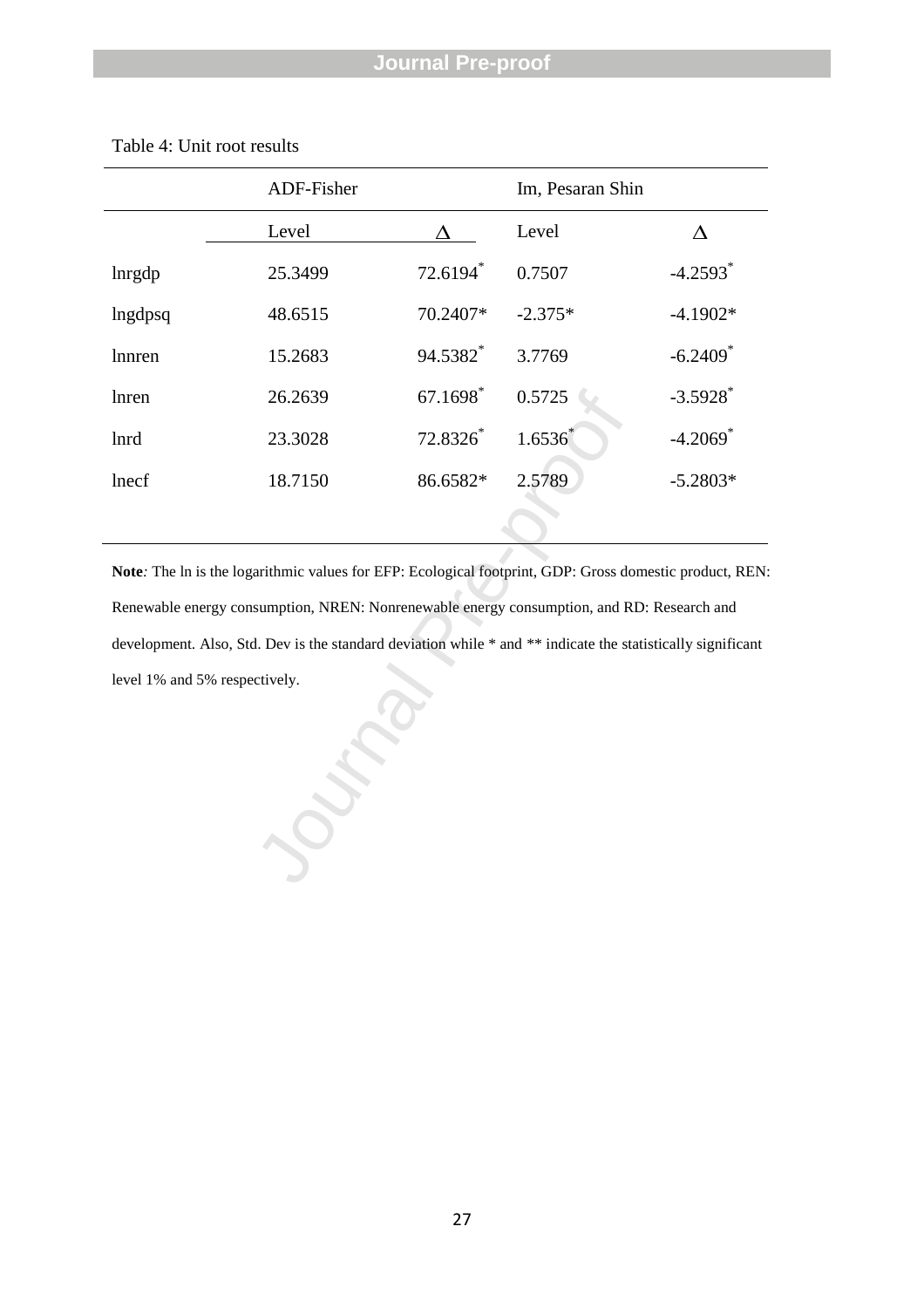| Alternative hypothesis: Common AR coefs. (within-dimension) |             |           |            |           |  |
|-------------------------------------------------------------|-------------|-----------|------------|-----------|--|
|                                                             | <b>Stat</b> | Prob.     | W.Stat     | Prob.     |  |
| Panel v-Statistic                                           | $-1.9002$   | 0.9713    | $-2.4278$  | 0.9924    |  |
| Panel rho-Statistic                                         | 1.2799      | 0.8998    | 2.4056     | 0.9919    |  |
| Panel PP-Statistic                                          | $-15.8068$  | $0.000*$  | $-10.1454$ | $0.000*$  |  |
| Panel ADF-Statistic                                         | $-1.9299*$  | $0.027**$ | $-2.157$   | $0.016**$ |  |

## Table 5: Pedroni cointegration test results

| Alternative hypothesis: individual AR coefs. (between-dimension)                                                                                                                                                                                                                                                                                     |            |           |
|------------------------------------------------------------------------------------------------------------------------------------------------------------------------------------------------------------------------------------------------------------------------------------------------------------------------------------------------------|------------|-----------|
| Group rho-Statistic                                                                                                                                                                                                                                                                                                                                  | 4.4486     | 1.0000    |
| Group PP-Statistic                                                                                                                                                                                                                                                                                                                                   | $-14.2672$ | $0.000*$  |
| Group ADF-Statistic                                                                                                                                                                                                                                                                                                                                  | $-1.7453$  | $0.045**$ |
| Note: The ln is the logarithmic values for EFP: Ecological footprint, GDP: Gross domestic product, REN:<br>Renewable energy consumption, NREN: Nonrenewable energy consumption, and RD: Research and<br>development. Also, Std. Dev is the standard deviation while * and ** indicate the statistically significant level<br>1% and 5% respectively. |            |           |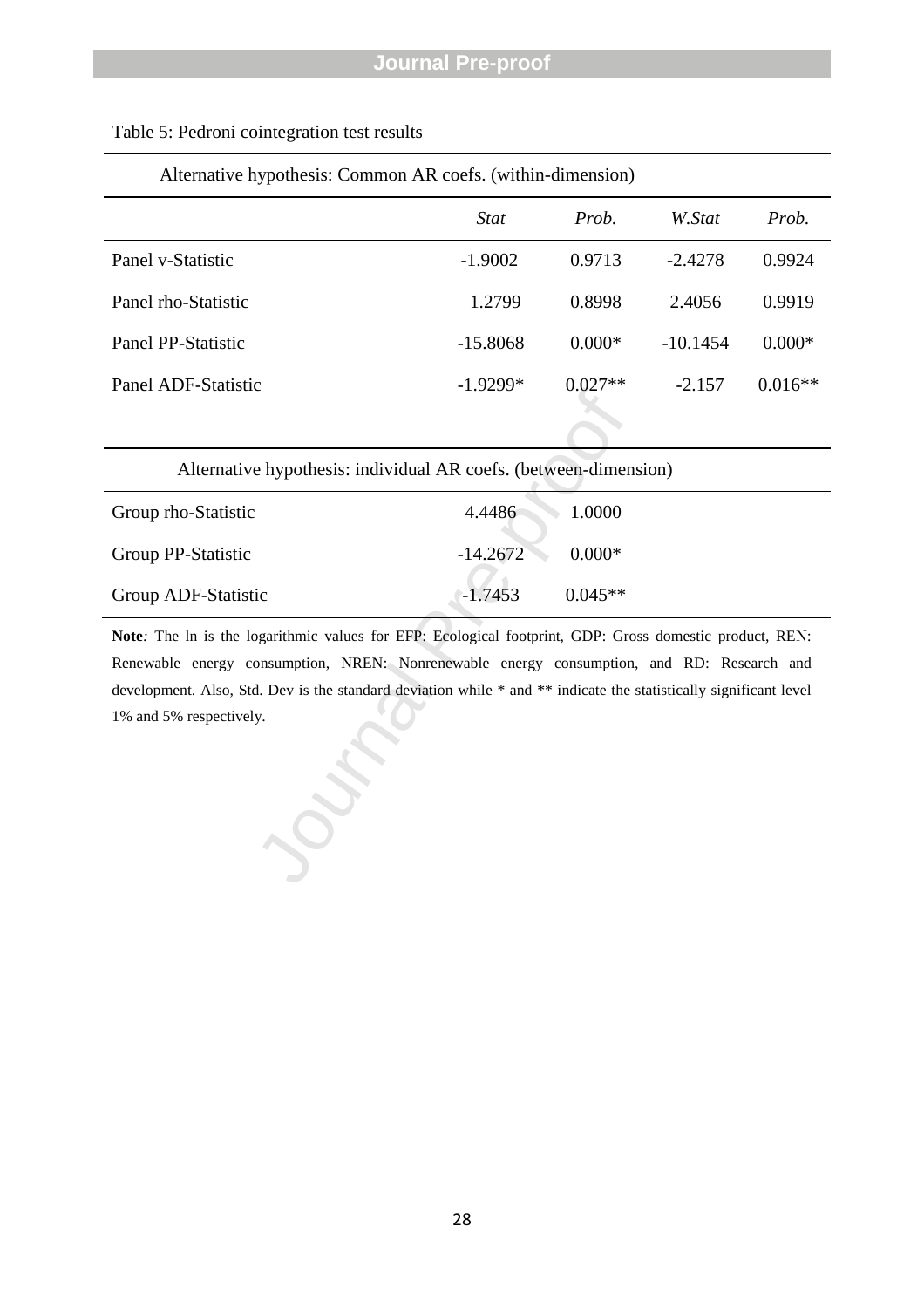| Hypothesized   | Fisher Stat.                                                                                                     | Fisher Stat.    |            |          |  |  |
|----------------|------------------------------------------------------------------------------------------------------------------|-----------------|------------|----------|--|--|
|                |                                                                                                                  | (from max-Eigen |            |          |  |  |
| No. of $CE(s)$ | (from trace test)                                                                                                | Prob.           | test)      | Prob.    |  |  |
| $r \leq 0$     | 158.5                                                                                                            | $0.0000*$       | 158.5      | $0.000*$ |  |  |
| $r \leq 1$     | 294.7                                                                                                            | $0.0000*$       | 294.7      | $0.000*$ |  |  |
| $r \leq 2$     | 304.7                                                                                                            | $0.0000*$       | 211.9      | $0.000*$ |  |  |
| $r \leq 3$     | 144.6                                                                                                            | $0.0000*$       | 119.5      | $0.000*$ |  |  |
| $r \leq 4$     | 78.99                                                                                                            | $0.0000*$       | 78.99      | $0.000*$ |  |  |
|                |                                                                                                                  |                 |            |          |  |  |
| Kao Test       |                                                                                                                  |                 | <b>ADF</b> |          |  |  |
|                | T-statistics = $-3.1446*$                                                                                        |                 |            |          |  |  |
|                | Note: The ln is the logarithmic values for EFP: Ecological footprint, GDP: Gross domestic product, RE            |                 |            |          |  |  |
|                | Renewable energy consumption, NREN: Nonrenewable energy consumption, and RD: Research a                          |                 |            |          |  |  |
|                | development. Also, the Std. Dev is the standard deviation, * and ** indicate the statistically significant level |                 |            |          |  |  |
|                | and 5% respectively, C. E is the cointegration equation while Prob is the probability value.                     |                 |            |          |  |  |
|                |                                                                                                                  |                 |            |          |  |  |
|                |                                                                                                                  |                 |            |          |  |  |
|                |                                                                                                                  |                 |            |          |  |  |
|                |                                                                                                                  |                 |            |          |  |  |
|                |                                                                                                                  |                 |            |          |  |  |

**Table 6**: Johansen Multivariate Cointegration Test Results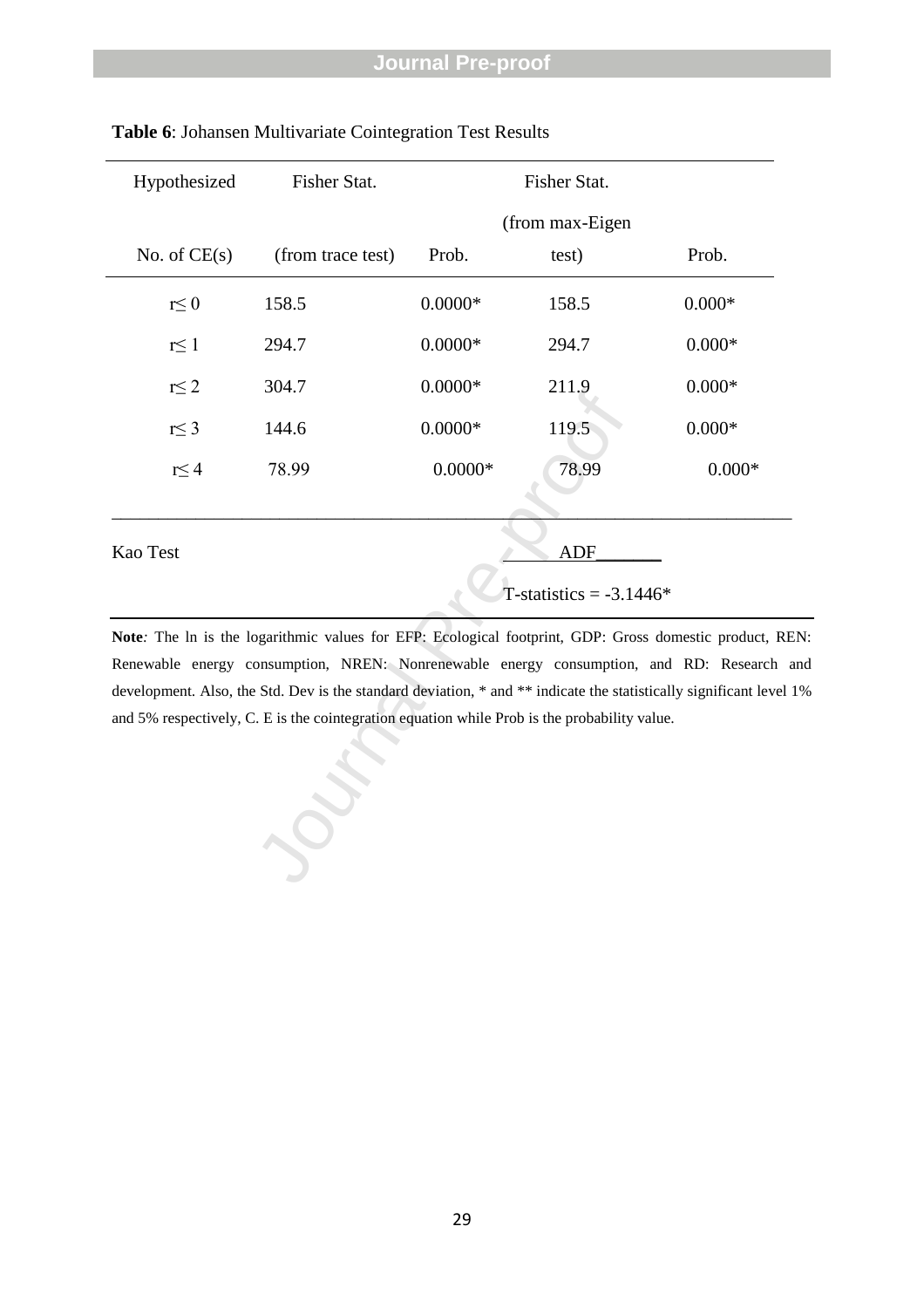| Regressors                                                                                                  | Coefficient | t-Statistics | Probability |  |  |
|-------------------------------------------------------------------------------------------------------------|-------------|--------------|-------------|--|--|
| <b>FMOLS</b>                                                                                                |             |              |             |  |  |
| lnGDP                                                                                                       | 0.0002      | 3.144        | $0.002*$    |  |  |
| lnGDPsq                                                                                                     | $-1.03E-09$ | 1.856        | $0.065***$  |  |  |
| lnRD                                                                                                        | $-0.425$    | $-2.784$     | $0.006*$    |  |  |
| <i>lnNREN</i>                                                                                               | 0.001       | 9.207        | $0.000*$    |  |  |
| <i>lnREN</i>                                                                                                | $-0.031$    | $-2.616$     | $0.009*$    |  |  |
|                                                                                                             |             |              |             |  |  |
| <b>DOLS</b>                                                                                                 |             |              |             |  |  |
| lnGDP                                                                                                       | 0.0002      | 3.050        | $0.003*$    |  |  |
| lnGDPsq                                                                                                     | $-9.72E-10$ | $-1.628$     | 0.105       |  |  |
| lnRD                                                                                                        | $-0.387$    | $-2.357$     | $0.020**$   |  |  |
| <i>lnNREN</i>                                                                                               | 0.001       | 5.215        | $0.000*$    |  |  |
| <i>lnREN</i>                                                                                                | $-0.040$    | $-3.031$     | $0.003*$    |  |  |
|                                                                                                             |             |              |             |  |  |
|                                                                                                             |             |              |             |  |  |
| Note: The ln is the logarithmic values for EFP: Ecological footprint, GDP: Gross domestic product, REN:     |             |              |             |  |  |
| Renewable energy consumption, NREN: Nonrenewable energy consumption, and RD: Research and                   |             |              |             |  |  |
| development. Also, *, ** and *** indicate the 1%, 5%, and 10% statistically significant level respectively. |             |              |             |  |  |
| Additionally, FMOLS and DOLS represents the Panel Fully Modified Ordinary Least Squares and the Panel       |             |              |             |  |  |
| Dynamic Ordinary Least Squares respective. The R-squared for the FMOLS is 0.914(0.907) while the R-         |             |              |             |  |  |
| squared for the DOLS is 0.959 (0.935).                                                                      |             |              |             |  |  |
|                                                                                                             |             |              |             |  |  |
|                                                                                                             |             |              |             |  |  |

Table 7. The Panel FMOLS -DOLS Estimate with Ecological Footprint (EFP) as the dependent variable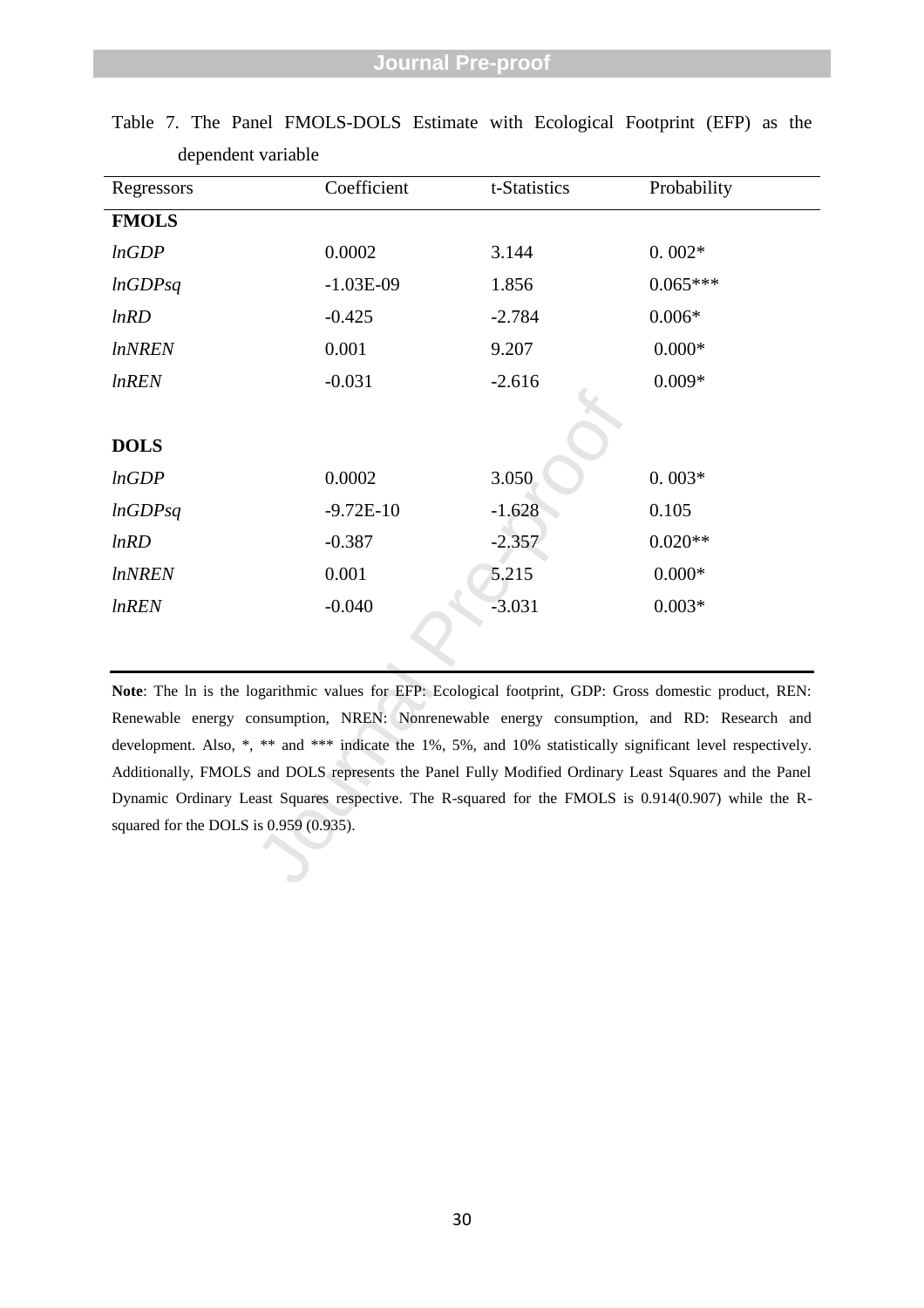| Null hypothesis                                       | w-stat | $\bar{z}$ -stat | $P$ -value | Direction of causality                                                                     |  |
|-------------------------------------------------------|--------|-----------------|------------|--------------------------------------------------------------------------------------------|--|
| $Gdp \rightarrow Efp$                                 | 5.480  | 3.963           | $7.E-05*$  |                                                                                            |  |
| $Efp \rightarrow Gdp$                                 | 2.199  | $-0.321$        | 0.748      | Uni-directional                                                                            |  |
| $Nren \rightarrow Efp$                                | 4.886  | 3.188           | $0.001*$   |                                                                                            |  |
| $Efp \rightarrow Nren$                                | 4.323  | 2.452           | $0.014**$  | <b>Bi-directional</b>                                                                      |  |
|                                                       |        |                 |            |                                                                                            |  |
| $Rd \rightarrow Efp$                                  | 5.017  | 3.358           | $0.008*$   |                                                                                            |  |
| $Efp \rightarrow Rd$                                  | 4.673  | 2.909           | $0.004*$   | <b>Bi-directional</b>                                                                      |  |
|                                                       |        |                 |            |                                                                                            |  |
| $Ren \rightarrow Efp$                                 | 6.807  | 5.695           | $1.E-08*$  |                                                                                            |  |
| $Efp \rightarrow Ren$                                 | 4.034  | 2.075           | $0.038**$  | <b>Bi-directional</b>                                                                      |  |
|                                                       |        |                 |            |                                                                                            |  |
|                                                       |        |                 |            | Note: ** and * are statistical significance level at 5% and 1% respectively and it         |  |
|                                                       |        |                 |            | indicates evidence of Granger causality. The variable estimated are the EFP: Ecological    |  |
|                                                       |        |                 |            | footprint, GDP: Gross domestic product, REN: Renewable energy consumption, NREN: Nonrenewa |  |
| energy consumption, and RD: Research and development. |        |                 |            |                                                                                            |  |

Table 8: Panel Granger causality results by Dumitrescu and Hurlin (2012)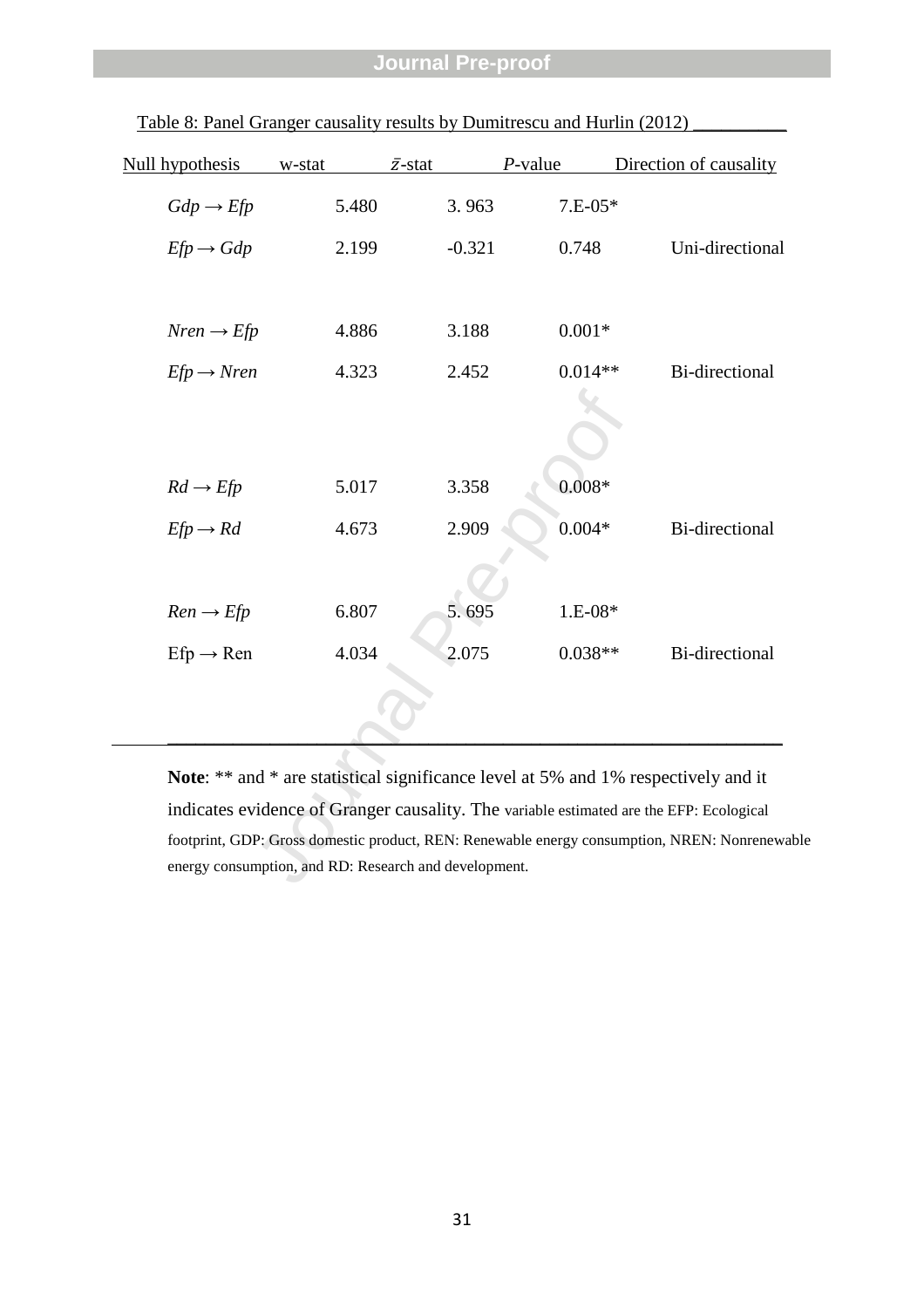# **Appendix**

# **Table A.1. Summary of selected literature on EF, REC and NREC**

| Author (s)          | Period    | Variables                     | Country (s)   | Methodology              | Results                                            |
|---------------------|-----------|-------------------------------|---------------|--------------------------|----------------------------------------------------|
| Sarkodie & Strezov  | 1974 -    | EF, NREC, Energy X & M,       | Australia     | FMOLS, DOLS and CCR      | $NREC \rightarrow CO_2$ emissions                  |
| (2018)              | 2013      | RGDP, CO2                     |               |                          | REC $\downarrow$ CO <sub>2</sub> emissions         |
| Jr & Lin (2016)     | 1980-2011 | RGDP, REC, NREC, L, K and     | 34 African    | dynamic panel data (DPD) | $REC, NREC \rightarrow RGDP$                       |
|                     |           | T                             | countries     | models                   | But, REC > NREC in effect                          |
| Ulucak & Apergis    | $1961 -$  | EF per capita                 | EU            | Club clustering approach | convergence among club members                     |
| (2018)              | 2013      |                               | Countries     |                          |                                                    |
| Shahbaz,            | 1972-2011 | REC, GDP, L and K             | Pakistan      | ARDL, VECM and causality | $\overline{\text{REC}} \leftrightarrow \text{GDP}$ |
| Loganathan, &       |           |                               |               |                          |                                                    |
| Zeshan, (2015)      |           |                               |               |                          |                                                    |
| Acheampong,         | $1980 -$  | NREC, REC, Openness, FDI,     | <b>46 SSA</b> | fixed and random effect  | $GDP \rightarrow CO$ , emissions                   |
| Adams, & Boateng,   | 2015.     | GDP and CO <sub>2</sub>       |               | estimators               | REC $\downarrow$ CO <sub>2</sub> emissions         |
| (2019)              |           |                               |               |                          |                                                    |
| Al-mulali,          | 1980-2010 | GDP, REC, NREC, GFCF, L       | 18 Latin      | <b>VECM</b> and Granger  | $REC \rightarrow GDP$                              |
| Fereidouni, & Lee   |           | & Trade                       | American      | causality                |                                                    |
| (2014)              |           |                               | countries.    |                          |                                                    |
| Ozcan, Tzeremes,    | 2000-2014 | NREC, GDP,                    | 35 OECD       | GMM-PVAR model.          | Increased GDP levels worsen countries'             |
| & Tzeremes,         |           | $CO2$ emissions and EF        | countries     |                          | ecological indices                                 |
| (2019)              |           |                               |               |                          |                                                    |
| Feng et al., (2018) | $2000 -$  | ecosystem                     | china         | ecosystem                | High GDP values are associated with ecosystem      |
|                     | 2014.     | service footprint (ESF), GDP, |               | service footprint (ESF)  | service deficit (ESD) and vice versa               |
|                     |           | Income level, Population      |               | model                    |                                                    |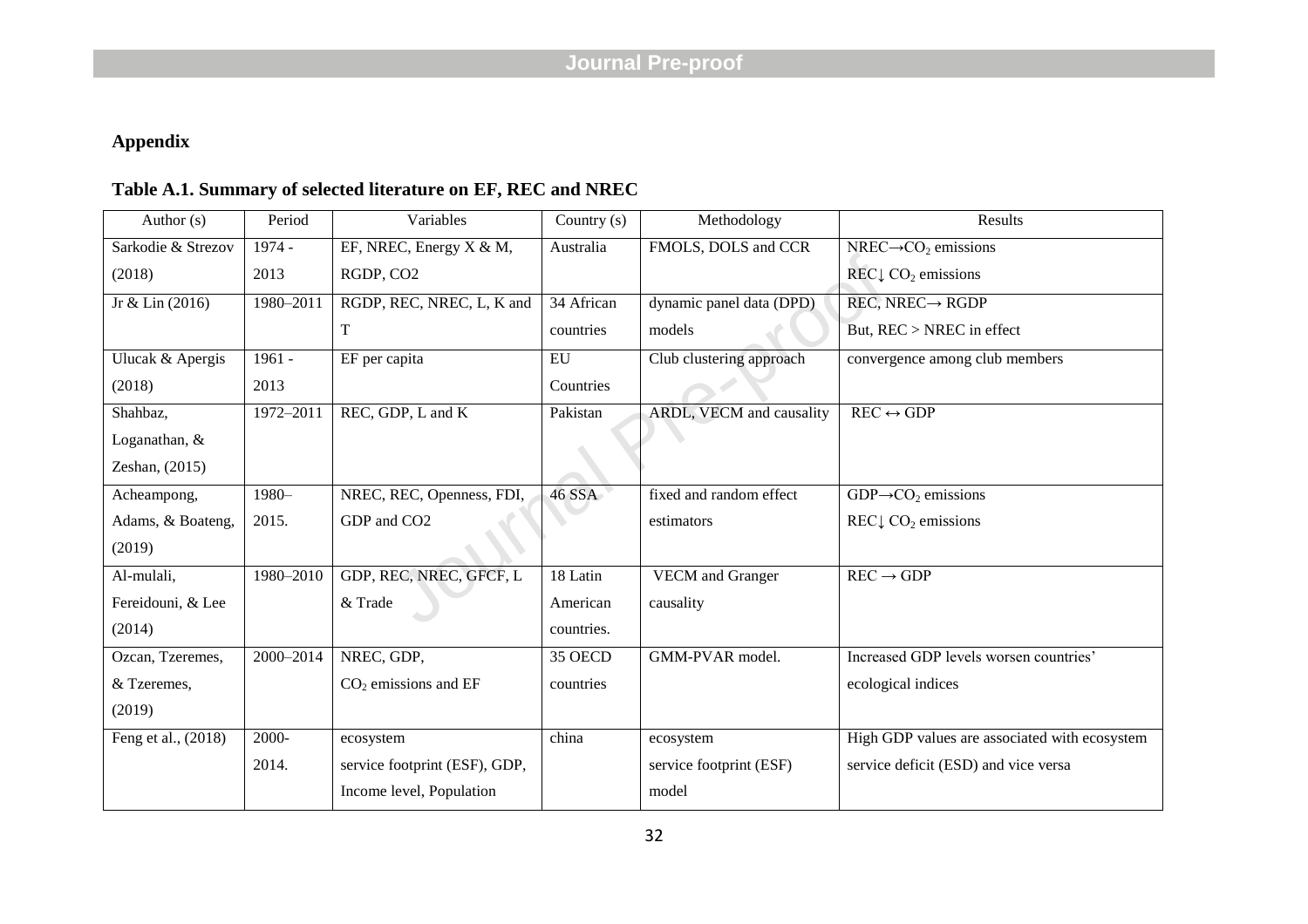| Author $(s)$         | Period        | Variables                             | Country (s)  | Methodology                  | Results                                         |
|----------------------|---------------|---------------------------------------|--------------|------------------------------|-------------------------------------------------|
| Charfeddine &        | 1980-         | REC, GDP,                             | 24           | <b>PVAR</b>                  | $REC \rightarrow GDP$                           |
| Kahia, (2019)        | 2015.         | $CO2$ emissions, L and GFCF           | <b>MENA</b>  |                              | $\text{REC} \rightarrow$ environmental quality  |
|                      |               |                                       | countries    |                              |                                                 |
| Jorgenson & Clark    | $1960 -$      | EF, GDP, Pop. Military exp.,          | 65 Countries | Panel data analysis          | GDP levels have no relationship with            |
| (2011)               | 2003          | Arable land and                       |              |                              | environmental degradation                       |
|                      |               | Manufacturing                         |              |                              |                                                 |
| Sharif, Ali, Ozturk, | 1990-         | RGDP, CO2 emission, REC,              | 74 nations   | Westerlund (2007) bootstrap  | REC and NREC have negative and positive         |
| & Afshan (2019)      | 2015          | NREC and trade.                       |              | cointegration,               | effects on environmental degradation            |
|                      |               |                                       |              | Pedroni co-integration,      | respectively                                    |
|                      |               |                                       |              | FMOLS and heterogeneous      |                                                 |
|                      |               |                                       |              | panel causality techniques   |                                                 |
| Hanif et al. (2019)  | $1990 -$      | CO <sub>2</sub> emissions, REC, NREC, | 25 Asian     | <b>GMM</b>                   | While REC curb the rate of $CO2$ emissions,     |
|                      | 2015          | GDP, rate of natural resource         | countries    |                              | NREC worsens the countries EF by depleting the  |
|                      |               | depletion and population              |              |                              | natural resource                                |
| Boontome,            | $1971 - 2013$ | REC, NREC, GDP and CO <sub>2</sub>    | Thailand     | Co-integration and Causality | The drive for higher GDP causes increased       |
| Therdyothin, &       |               | emissions,                            |              | analysis                     | NREC and CO2 emissions,                         |
| Chontanawat          |               |                                       |              |                              |                                                 |
| (2017)               |               |                                       |              |                              |                                                 |
| Nathaniel &          | 1965-2014     | Energy use, EF, urban                 | South Africa | ARDL, FMOLS and              | Urbanization and Energy ensures a cleaner       |
| Nathaniel (2019)     |               | population, financial                 |              | <b>DOLS</b>                  | environment, but higher GDP leads to higher EF. |
|                      |               | development, and per                  |              |                              |                                                 |
|                      |               | capita GDP                            |              |                              |                                                 |
| Long, Yaw, Du, &     | 1952-2012     | REC, NREC, GDP, L, K, and             | China        | Granger causality analysis   | $GDP \leftrightarrow CO_2$ emissions,           |
| Zhuang $(2015)$      |               | CO <sub>2</sub>                       |              |                              | $GDP \rightarrow REC$                           |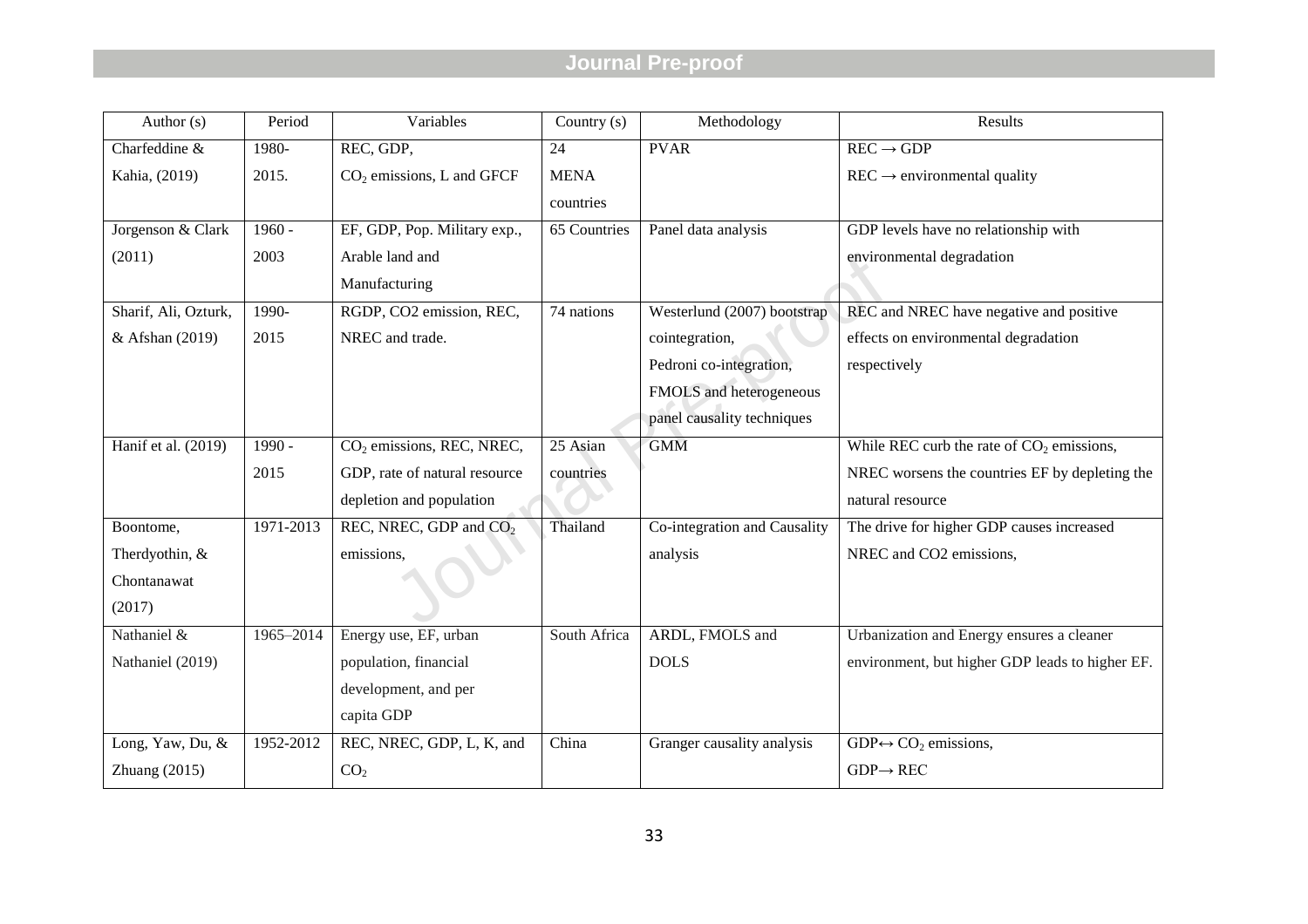| Author $(s)$                                                                                                                                                   | Period    | Variables                             | Country (s)  | Methodology                   | Results                                                                                                                                                                                                     |  |  |  |
|----------------------------------------------------------------------------------------------------------------------------------------------------------------|-----------|---------------------------------------|--------------|-------------------------------|-------------------------------------------------------------------------------------------------------------------------------------------------------------------------------------------------------------|--|--|--|
| Liu, Zhang, & Bae                                                                                                                                              | $1970 -$  | CO <sub>2</sub>                       | ASEAN-4      | <b>Causality Analysis</b>     | REC and agriculture decrease $CO2$                                                                                                                                                                          |  |  |  |
| (2017a)                                                                                                                                                        | 2013      | RGDP, NREC, REC and                   |              |                               | NREC $\rightarrow$ CO <sub>2</sub>                                                                                                                                                                          |  |  |  |
|                                                                                                                                                                |           | Agriculture                           |              |                               |                                                                                                                                                                                                             |  |  |  |
| Liu, Zhang, & Bae                                                                                                                                              | 1992-2013 | CO <sub>2</sub> , RGDP, NREC, REC and | <b>BRICS</b> | Panel co-integration analysis | RGDP & REC $\downarrow$ CO <sub>2</sub>                                                                                                                                                                     |  |  |  |
| (2017)                                                                                                                                                         |           | Agriculture                           |              |                               | NREC & Agric $\uparrow$ CO <sub>2</sub>                                                                                                                                                                     |  |  |  |
| Lei & Zhou (2012)                                                                                                                                              | 2008      | <b>Emergy variables</b>               | 17           | Energy analysis               | Population and inefficient energy consumption                                                                                                                                                               |  |  |  |
|                                                                                                                                                                |           |                                       | Countries.   |                               | worsen the global EF                                                                                                                                                                                        |  |  |  |
| Asumadu & Adams                                                                                                                                                | 1971 -    | Urban population                      | South Africa | <b>ARDL</b>                   | The validity of the EKC hypothesis achieving an                                                                                                                                                             |  |  |  |
| (2018)                                                                                                                                                         | 2017      | $CO2$ emissions, Energy use           |              |                               | optimum turning point at 2011                                                                                                                                                                               |  |  |  |
|                                                                                                                                                                |           | Political institutional quality,      |              |                               |                                                                                                                                                                                                             |  |  |  |
|                                                                                                                                                                |           | REC, NREC, GDP                        |              |                               |                                                                                                                                                                                                             |  |  |  |
|                                                                                                                                                                |           | per capita and Nuclear                |              |                               |                                                                                                                                                                                                             |  |  |  |
|                                                                                                                                                                |           | <b>Electricity Generation</b>         |              |                               |                                                                                                                                                                                                             |  |  |  |
| Note: RGDP, REC, NREC, L, K represent real GDP, renewable energy consumption, non-renewable energy consumption, labour, capital respectively. CO2 represents ( |           |                                       |              |                               |                                                                                                                                                                                                             |  |  |  |
|                                                                                                                                                                |           |                                       |              |                               | emissions; EF represents ecological footprint and GFCF represent gross fixed capital formation. $\rightarrow$ , $\leftrightarrow$ , $\neq$ indicate unidirectional causality, feedback hypothesis, and does |  |  |  |
| contribute respectively.                                                                                                                                       |           |                                       |              |                               |                                                                                                                                                                                                             |  |  |  |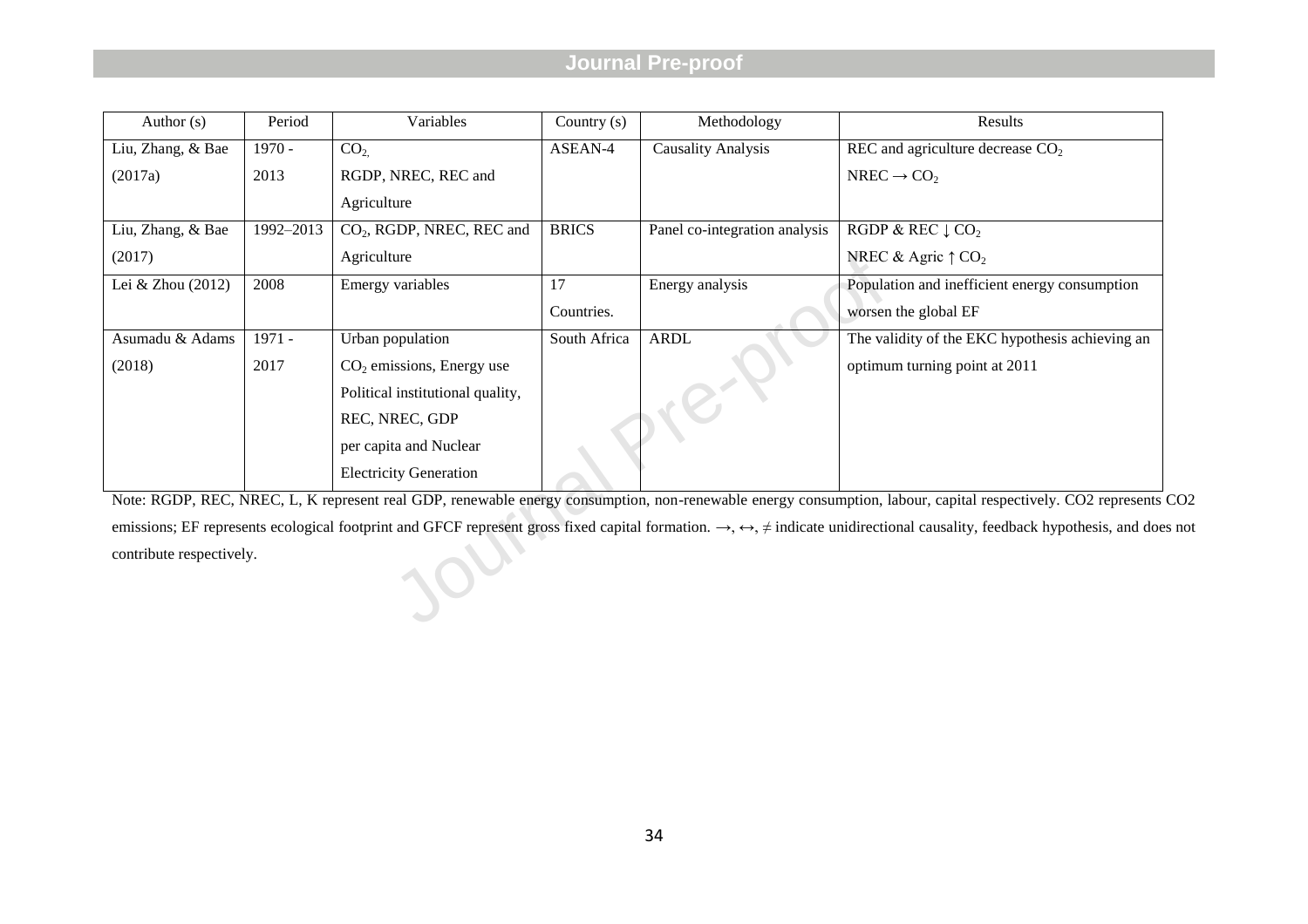| <b>Author</b> (s) | <b>Period</b>   | <b>Variables</b>           | Country (s)  | <b>Methodology</b>          | <b>Results</b>                                   |
|-------------------|-----------------|----------------------------|--------------|-----------------------------|--------------------------------------------------|
| Wasif,            | 1990-2015       | REC, NREC, R&D             | Asia-Pacific | <b>Continuously Updated</b> | R&D gears transition from NREC to REC.           |
| Shahbaz, Hou,     |                 | expenditures K, and trade  | Economic     | Fully Modified Ordinary     |                                                  |
| & Sinha (2019)    |                 | openness                   | Cooperation  | Least Square (CUPFM)        |                                                  |
|                   |                 |                            | (APEC)       |                             |                                                  |
|                   |                 |                            | countries    |                             |                                                  |
| Jr & Lin $(2017)$ | $1980 - 2011$ , | RGDP, REC, NREC, L, K      | 12 East      | Dynamic Panel Data          | Innovation in T through $R & D$ improves a       |
|                   |                 | and Technology             | African      | models                      | cleaner environment through improvement in       |
|                   |                 |                            | Countries    |                             | the use of REC                                   |
| Zhang et al.      | 1991-2009       | GDP, energy                | china        | Energy analysis method      | R & D has not reduced emissions                  |
| (2012)            |                 | consumption, education and |              |                             |                                                  |
|                   |                 | R & D investment,          |              |                             |                                                  |
|                   |                 | environmental              |              |                             |                                                  |
|                   |                 | protection investment, and |              |                             |                                                  |
|                   |                 | $CO2$ emissions.           |              |                             |                                                  |
| Sikder, Inekwe,   | 1997 - 2013     | GDG, GFCF, L, REC,         | G20          | FMOLS estimation            | research and development are found to be the     |
| & Bhattacharya    |                 | NREC, R & D and Openness.  | Countries    | technique                   | contributing factors in enhancing economic       |
| (2019)            |                 |                            |              |                             | output                                           |
| Sim & Kim         | 2017 to 2030    | R & D,                     | South        | <b>Black-Sholes-Merton</b>  | R&D investments in marine                        |
| (2019)            |                 | Wind energy, Photovoltaic  | Korea        | (BSM) prediction model      | energy has a high default risk, while the use of |
|                   |                 | energy, Marine energy,     |              |                             | waste energy will result in the                  |
|                   |                 | Biomass energy and Waste   |              |                             | the largest reduction in the number of carbon    |

**Table A.2. Summary of selected literature on the effect of R&D expenditure on EF.**

R&D represent research and development expenditure

energy

emissions.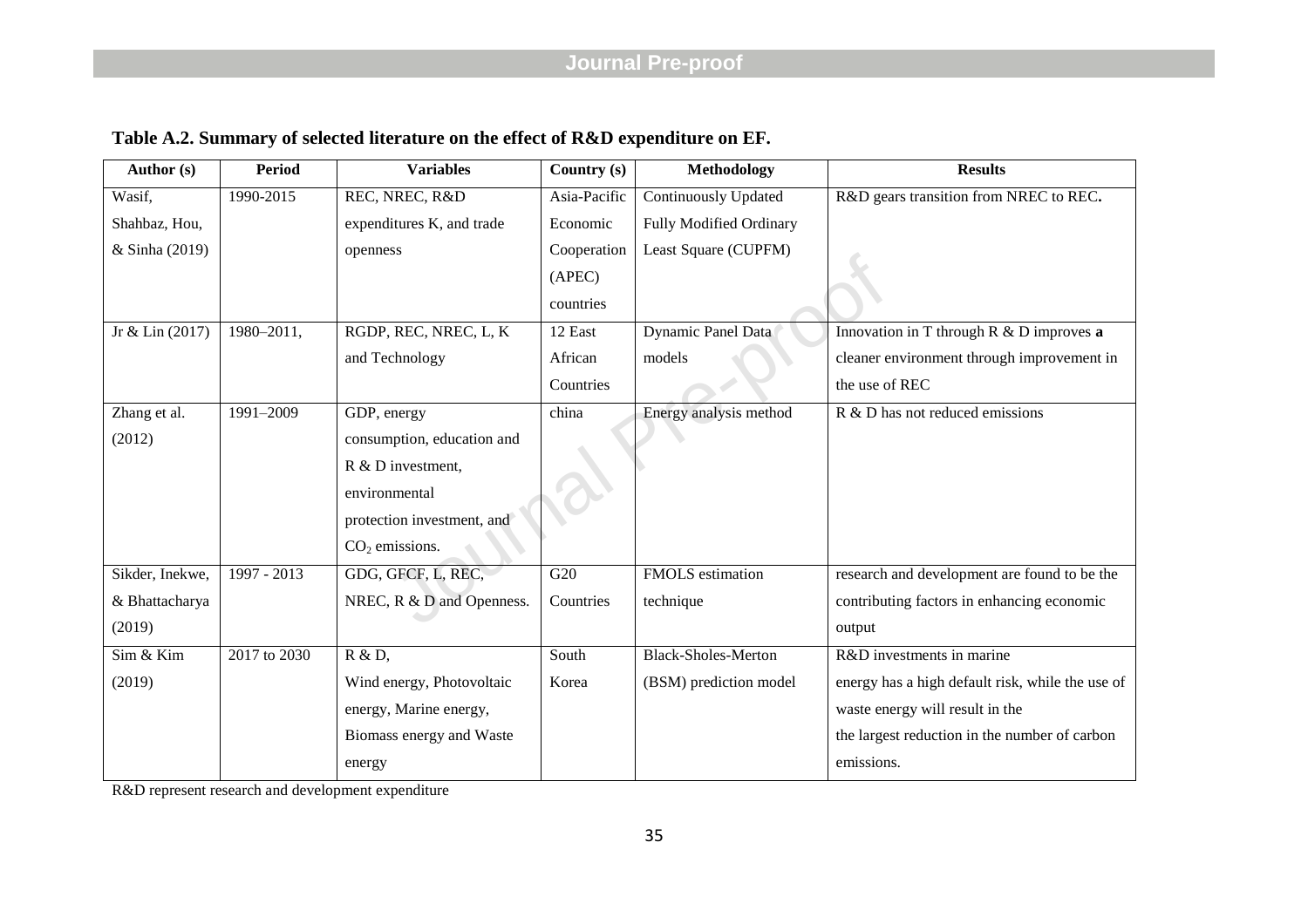## **Declaration of interests**

 $\boxtimes$  The authors declare that they have no known competing financial interests or personal relationships that could have appeared to influence the work reported in this paper.

ouid nave appeared to influence the work reported in<br>the the following financial interests/personal relationships v<br>rightnessts: ☐The authors declare the following financial interests/personal relationships which may be considered as potential competing interests: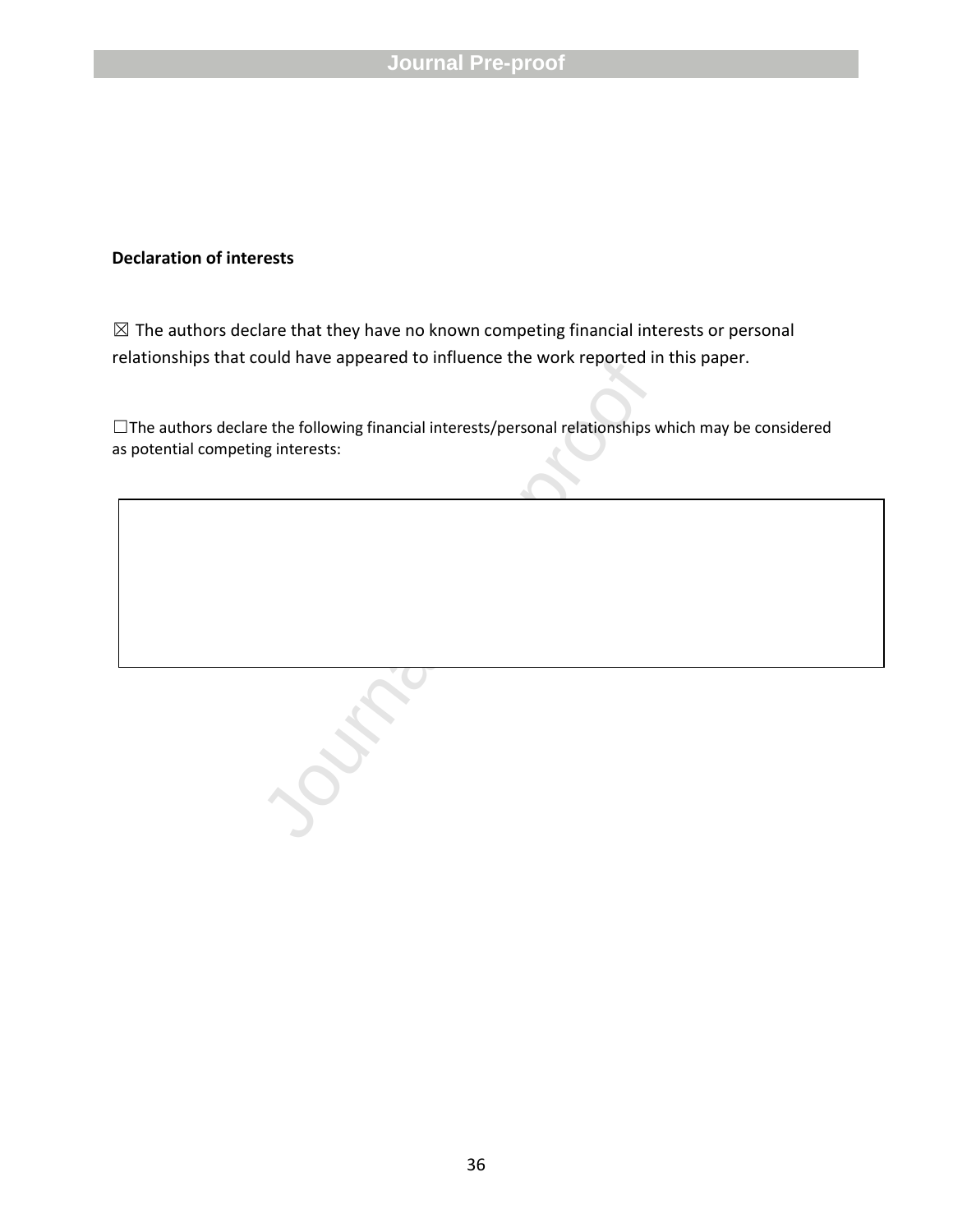Graphical abstract